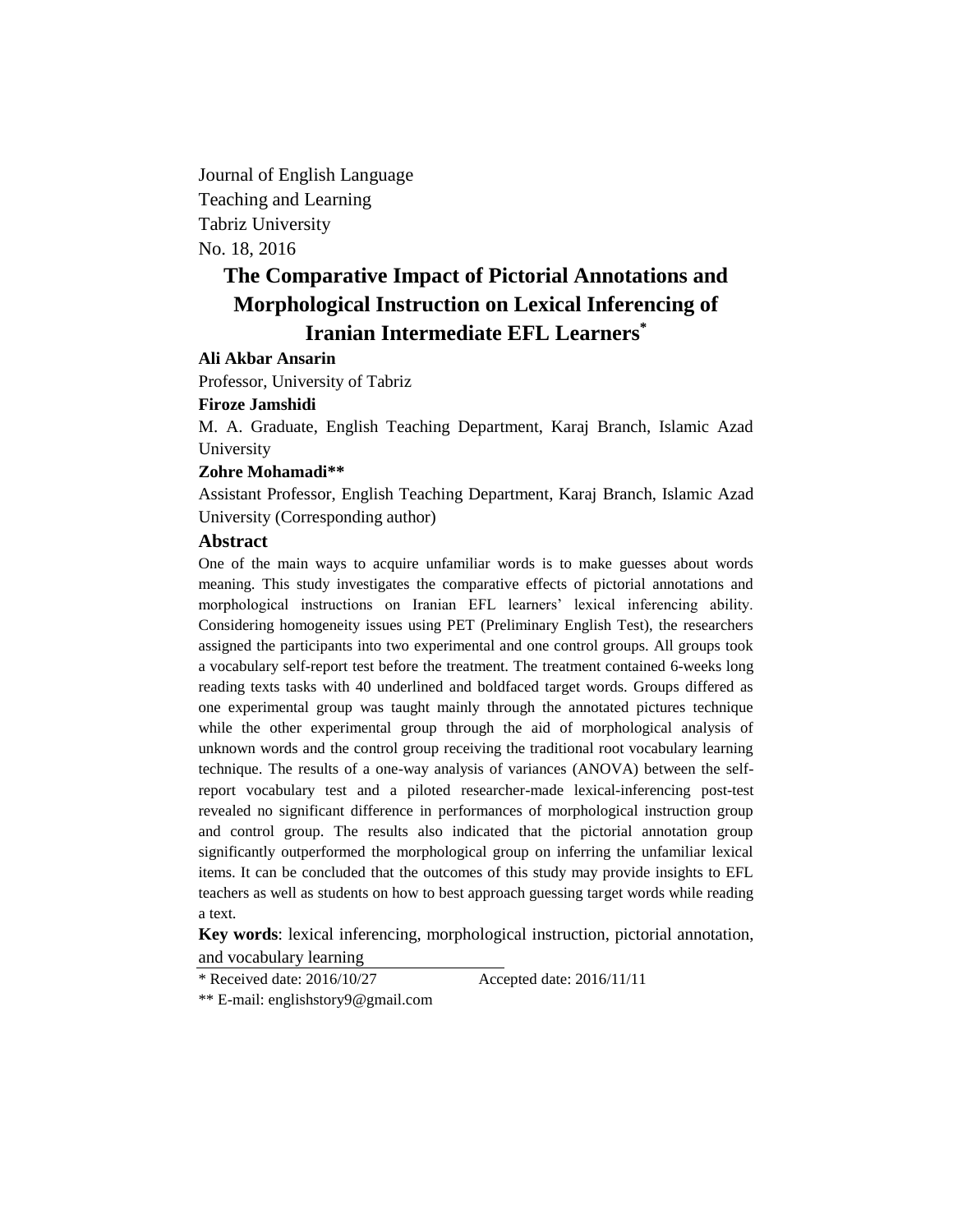#### **Introduction**

It has been estimated that every educated native speaker has a recognition vocabulary 17000 words, this is a large bulk of vocabulary that cannot be taught in language classes (Richards, 2001). Inferencing as a psycholinguistic guessing game cannot only enhance students' vocabulary learning but also adds a psychological color to classroom learning as it makes learners more interested and involved in learning.

As EFL learners gradually move to intermediate level, they are challenged by the difficulty of reading texts caused by the presence of unfamiliar words. Because of their failure to infer the meaning of unknown words, readers feel disappointed. As Bensoussan and Laufer (1984, p.27) put it: "lexical guessing is a very difficult task either because of the complexity of the text or because of the limitations of the reader, or both. Some words do not have clues in the text in which they appear; when there are clues for such words' foreign language learners will not necessarily look for them; and when readers do look for these clues very often they cannot locate or understand them."

Great difficulty some learners have during the guessing the meaning of unfamiliar words, prevent them from handling reading texts. Hence, lexical inferencing is also essential for reading comprehension. When EFL learners encounter unfamiliar words in a text, they may not understand properly what the main purpose of the writer or speaker is. Lexical inferencing can be used as an effective strategy to get to grips with this problem.

Concerning the need felt for an efficient technique of teaching lexical inferencing, it is necessary to offer alternative teaching techniques with more potentiality to convey meaningful learning in EFL context. Therefore, it is a challenge for language teachers to equip the learners with techniques and strategies to boost up their abilities of lexical inferencing.

# **Review of Literature**

As defined by Brown and Yule (1983), inferencing refers to the connections people make when they attempt to interpret texts. It is specifically associated with general knowledge of discourse in which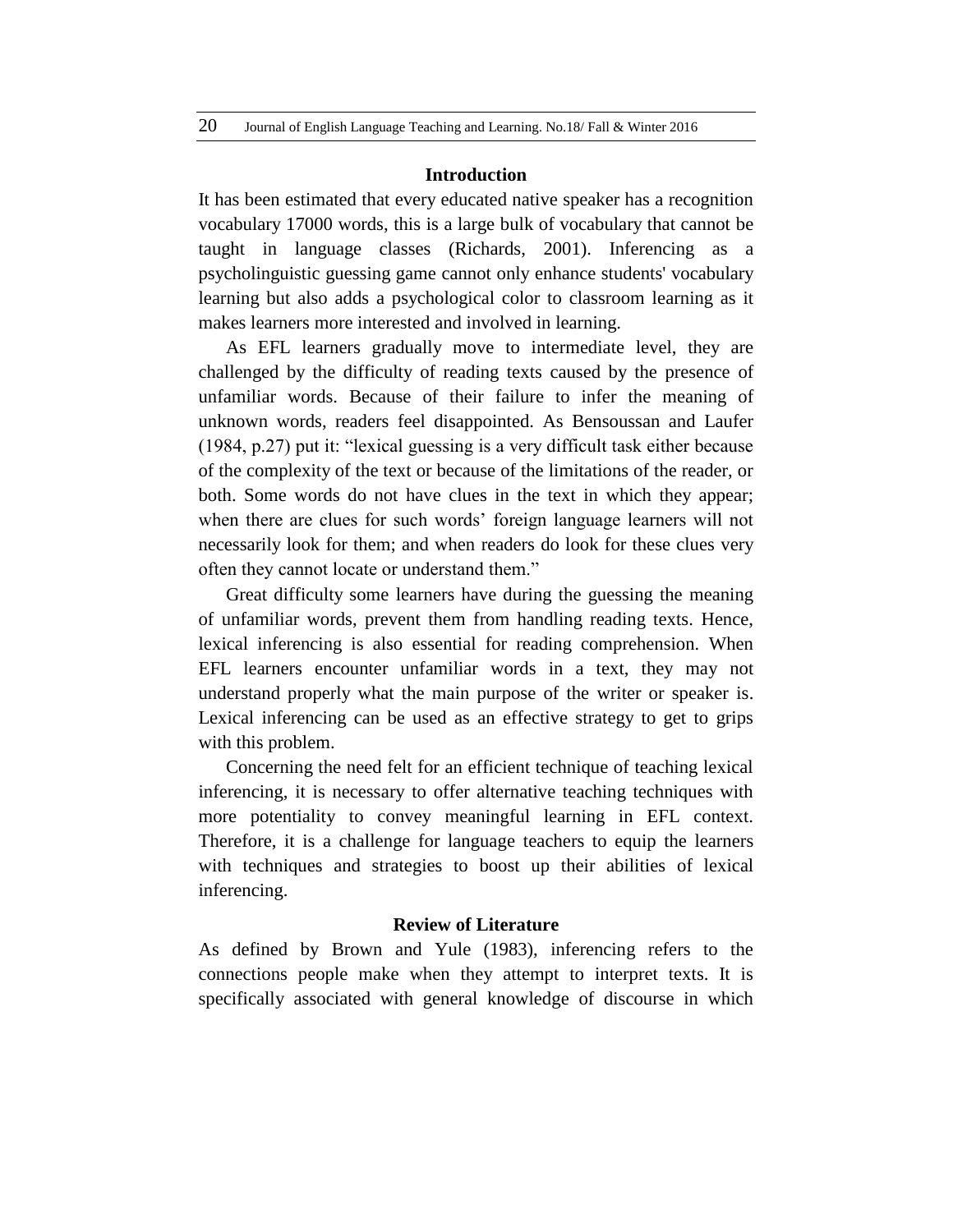context may have an impact in facilitating comprehension. Accordingly, both inferencing and lexical inferencing are the outcomes of contextualization. Thus, EFL learners can probably make use of context in which target words are introduced to decipher their meanings correctly. Several studies (Nagy, 1988; Chern, 1993; Rott, 1999; Schmitt, 2004; Walters, 2004; Nassaji, 2006; Kanatlar & Peker, 2009) support the idea that guessing the meaning of unfamiliar words by using contextual clues can help learners with inadequate knowledge of new words.

Kolahi, Alikhademi, and Kehtari (2013) investigated the potential effect of contextual clues as a tool for guessing the meanings of unfamiliar words. The results indicated learners to make more correct inferences. In another research survey, Yanhui (2013) highlighted the role of lexical inferencing strategy in reading of an EFL population and the importance of these strategies in effective vocabulary acquisition. Likewise, Yin (2013) investigated the clue use of Chinese EFL learners in inferring the meaning of unknown word in reading.

Some researchers turned their attention to study a variety of strategies employed by readers to guess the meanings of unfamiliar words. One of which is annotation. According to Chen (2006), annotation is "a note added by way of comment or explanation. Gloss and annotation, as a vocabulary learning aid, have been used interchangeably in L2 research and pedagogy" (p.20). Folse and Chien (2003) stated that "in many of the popular ESL dictionary programs, clicking on a word brings up an annotation with an illustration that shows the item or the meaning of the item" (p.25).

One line of research on vocabulary development and reading comprehension clearly demonstrates the effects of pictorial glosses on vocabulary growth and understanding a text (Kost, Foss, & Lenzini, 1999, Park, 2000, Al-Seghayer, 2001; Yoshii, 2002, 2006; Brown, 2003; Yeh & Wang, 2003).

Various types of multimedia annotations such as textual, auditory, pictorial, and video based annotations were used in Folse and Chien's (2003) research to check whether they had an effect on second language (L2) vocabulary acquisition. One primary issue in a study by Faramarzi,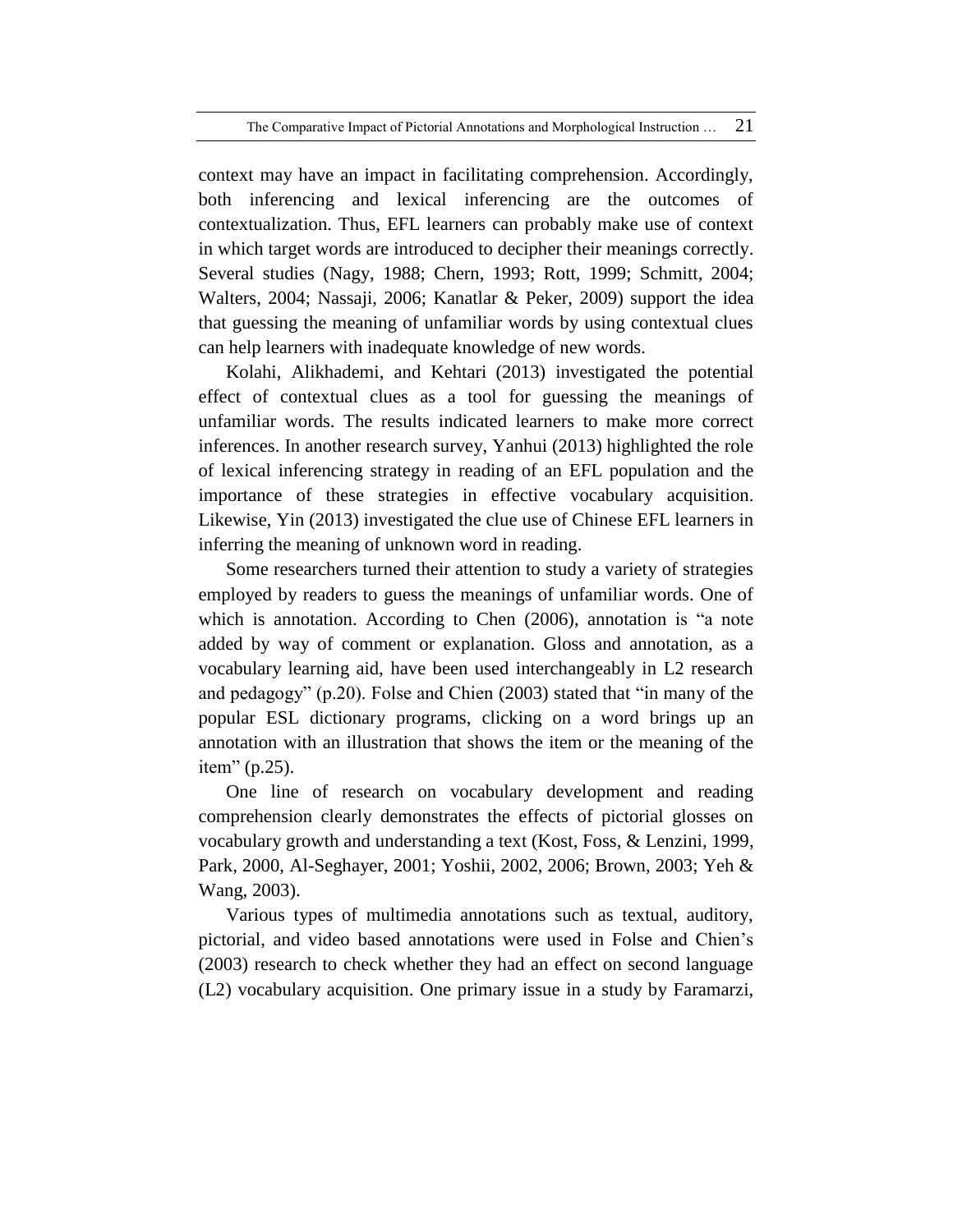#### 22 Journal of English Language Teaching and Learning. No.18/ Fall & Winter 2016

Elekaei and Koosha (2014) concerned the role of multiple types of multimedia annotations in reading comprehension, vocabulary growth and retention. The results vindicated that EFL learners who were provided with textual-pictorial annotations performed better than other learners with regard to reading comprehension, vocabulary acquisition and vocabulary retention. Similar studies reported the effectiveness of multimedia on reading and writing (Sakar & Ercetin, 2005; Akbulut, 2007; Yanguas, 2009; Huang, 2014).

Morphological awareness is among many other ways of enhancing lexical inferencing. According to Chang, Wagner, Muse and Chow (2005) morphological awareness is "the awareness of and access to the meaning and structure of morphemes" (the smallest units of meaning in a language) in relation to words. A substantial number of studies have looked into the effectiveness of morphological instruction from different perspectives. Sritulanon (2013) has examined the impact of teaching morphology such as, roots, prefixes and suffixes on EFL learners' comprehension of vocabulary and reading passage. Low-proficient learners' reading abilities were positively influenced by performing reading exercises which included learning morphological features of words and developing skills to read extensively.

A number of studies have investigated the relationship between morphological awareness and reading comprehension in general and vocabulary knowledge in particular (Ku & Anderson, 2003; Asgharzade, Rahimy, & Pour Kalhor, 2012; Kirby, Deacon, Bowers., Izenberg , Wade-Woolley & Parrila, 2012; Curinga, 2014).

A review of relevant literature indicated that, despite the importance of lexical inferencing, enough attention has not been paid to effective teaching. Moreover, there are different techniques for dealing with the meanings of unknown words and one of these techniques is guessing the meanings of unknown words through the morphological analysis which enables students to better understand unknown words encountered in the future. Learners can infer the meaning of unknown word if they analyze it morphologically and know the meaning of its prefixes and suffixes (White, Power & White, 1989).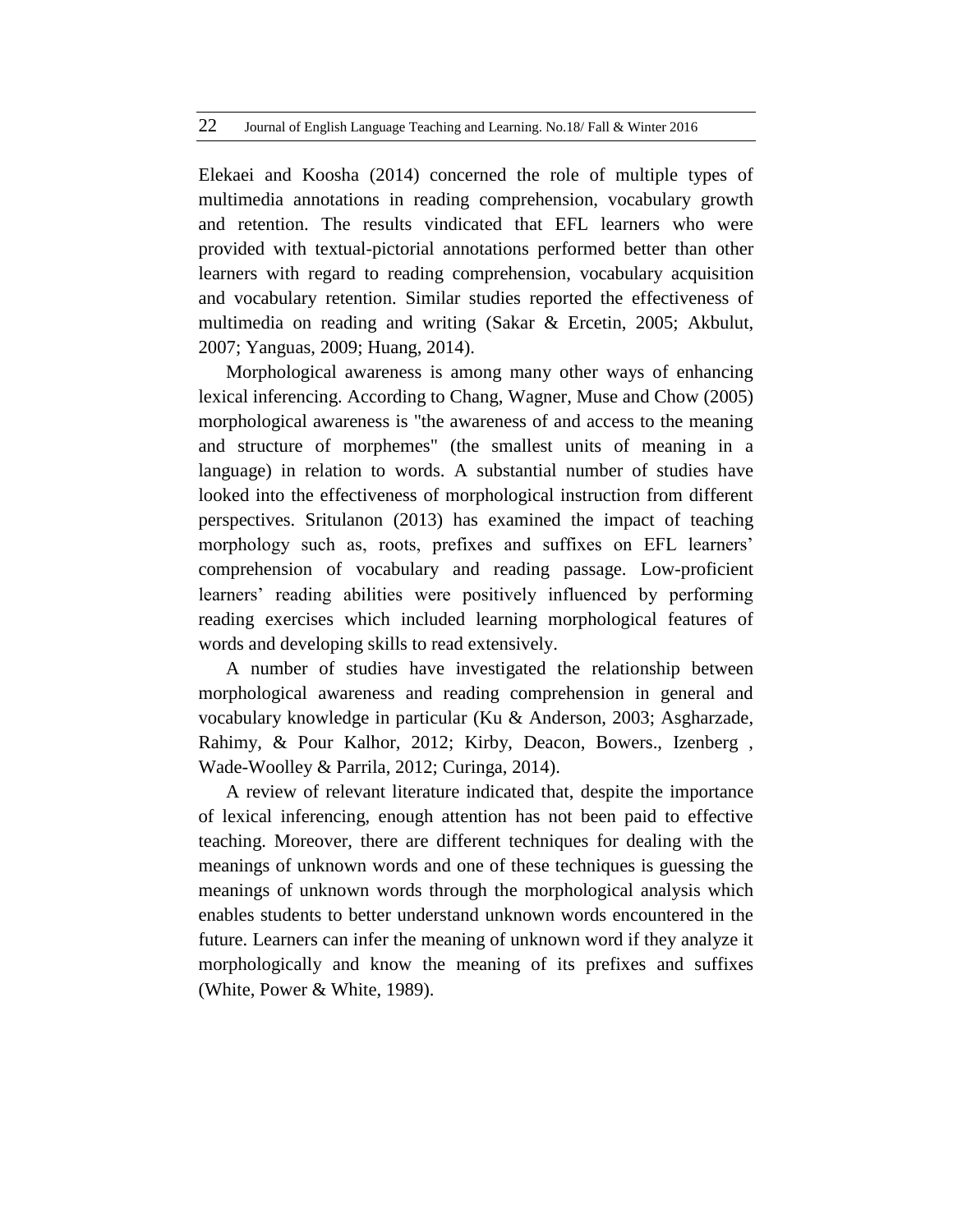So far, In spite of the significance of using pictorial annotations in learning and the crucial role that morphological teaching plays in meaningful learning, there has been a considerable gap in the the comparative impact of morphological instruction and pictorial annotation on learners' lexical inferencing ability. Hence, there seems to be the capacity for taking advantage of these techniques in EFL context for developing learners' lexical inferencing ability.

Following this line of investigation, the present study is aimed at giving learners and teachers some insights into the effectiveness of pictorial annotations and morphological instruction on lexical inferencing. Additionally, it determined if there is a significant difference between these two independent variables. With the same respects the following research questions and hypothesis were set.

1. Does pictorial annotation have any effect on lexical inferencing?

2. Does morphological instruction have any effect on lexical inferencing?

3. Is there any significant difference between the impact of pictorial annotations and morphological instruction on Iranian EFL learners' lexical inferencing?

H01. Pictorial annotation doesn't have any significant effect on Iranian intermediate EFL learners' lexical inferencing.

H02. Morphological instruction doesn't have any significant effect on Iranian intermediate EFL learners' lexical inferencing

H03.There is no significant difference between the impact of using pictorial annotations and morphological instruction on Iranian intermediate EFL learners' lexical inferencing.

# **Method**

# **Participants**

To accomplish the purpose of the study, 88 Iranian female and male intermediate participants were selected according to their scores on PET and all were with age range of 19-26. They were all from Jahad Daneshgahi Center in Karaj. Then, they were assigned into two experimental and one control groups.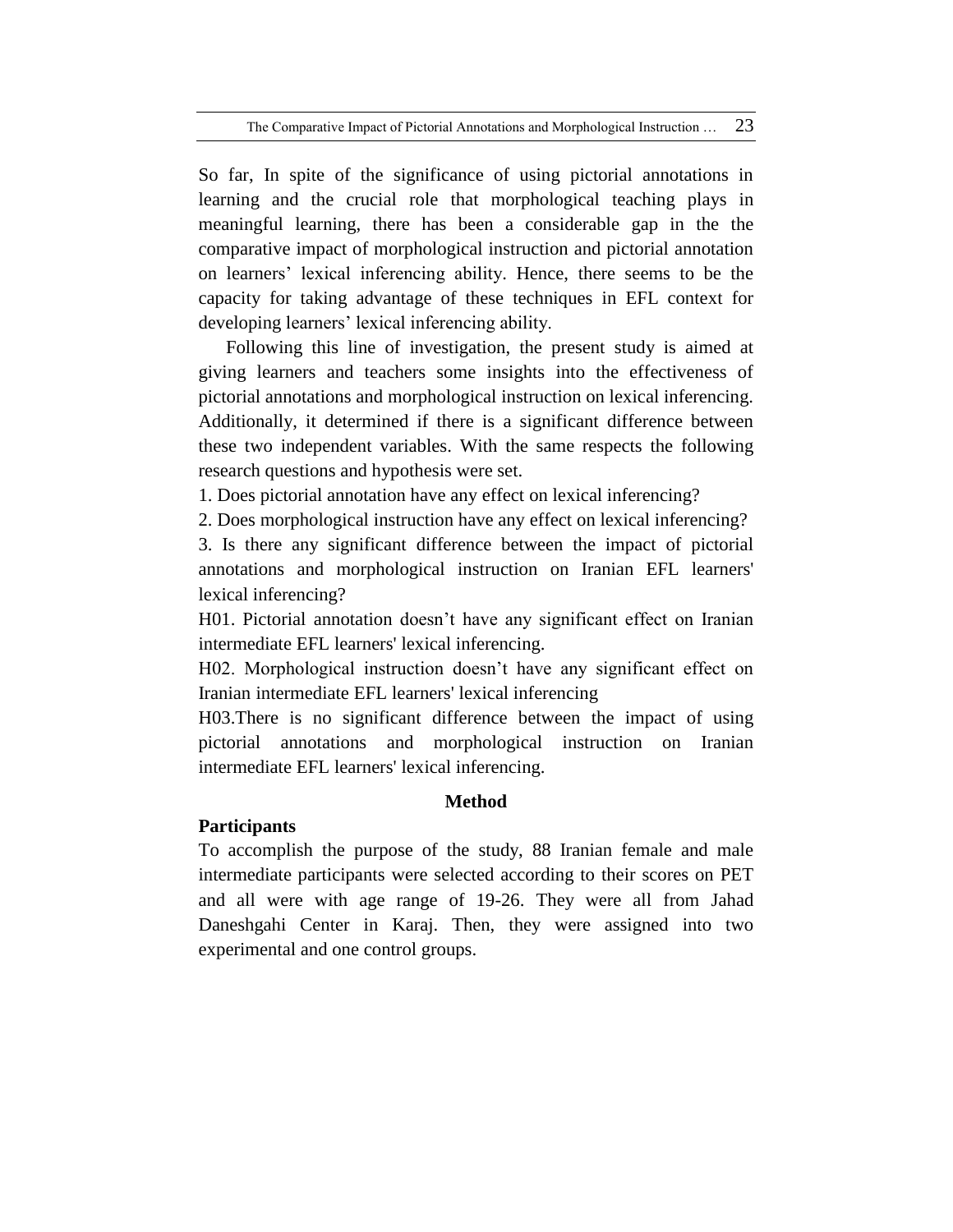### **Instruments**

**PET (Preliminarily English Test).** To decrease the individual differences among the participants to the lowest amount and to make sure the close homogeneity of them, a version of the PET (Preliminarily English Test) was employed as a reliable and standard criterion to help the researcher choose a sample. Therefore, a PET was administered to 80 students studying English as a foreign language at Jahad Daneshgahi Center in Karaj of which a total of 66 students where finally selected.

A sample of PET included four sections: Reading and Writing, Listening and speaking. The PET consisted of 35 reading questions with one hour and thirty minutes time allocation in the form of multiplechoice, matching, and true-false items and seven writing tasks in the form of gap-filling and essays. The writing section consisted of 7 items. Regardless of that, about thirty minutes was allocated to the listening paper which consisted of 25 multiple-choice, gap-filling, and yes/no questions. Since the aim of the study was comparing the impact of the pictorial annotations and morphological instruction on EFL students' lexical inferencing, only the reading section of PET was employed.

**Self-report vocabulary test.** All the students in three groups took a selfreport vocabulary pretest in order to make sure that there was no significant difference among the three groups regarding vocabulary knowledge before the treatment. They were asked to report if they were familiar with the underlined words in six passages. During the pretest, the participants were provided with a list of 40 difficult words selected by two experienced teachers at Jahad Daneshgahi Center in Karaj and were asked to put a check mark by each word they knew and write down a short definition or synonym in English or Farsi. They also marked the selected words as unknown if they didn't know the meaning of word. Only words selected to be unknown by more than half of the participants were chosen to be used in the study. In fact, the participants received a target word list without context in English From the marked unknown words, 7-8 words from each passage were chosen as the targeted words for this study.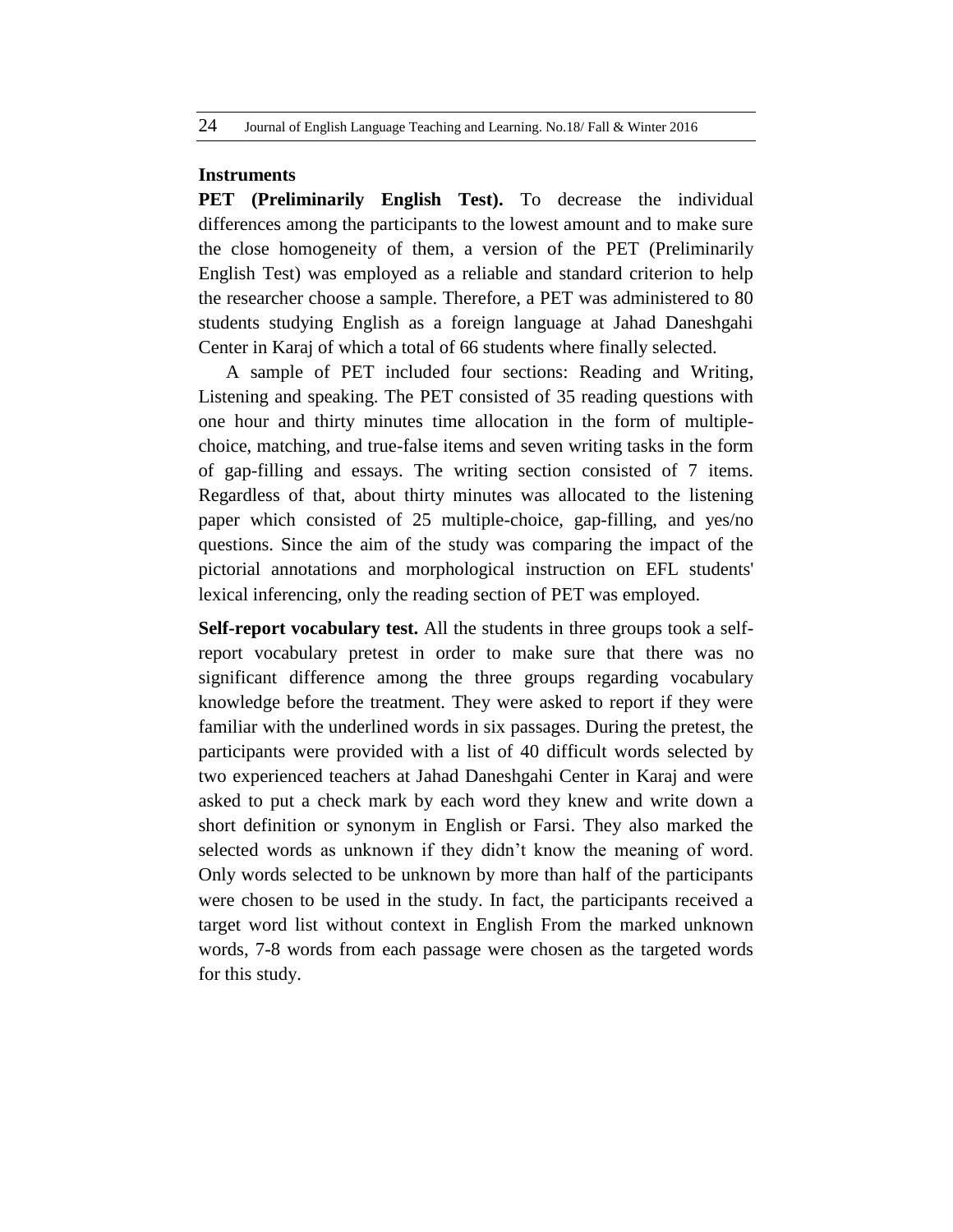**Lexical inferencing posttest.** A researcher made lexical inferening posttest with 40 items was piloted with 72 students with almost similar characteristics of the representative sample and after ensuring reliability and item functioning concerns, this test with reliability index of 0.927 Cronbach's alpha level was used as the posttest for the main study. The test was composed of 40 items each in the form of vocabulary multiplechoice questions. It comprised choices that present the suitable meaning and three distracters. The distracters included brief explanations of words like the unknown word or of the same part of speech.

## **Materials and procedure**

Before the treatment started, the researchers gave a brief oral introduction to the all groups about the nature of the study and availability of pictorial glosses, morphological features and contextual clues.

In pictorial annotation experimental group, participants were exposed to pictorial annotation of unknown words during reading comprehension. To decrease the possibility of guessing the meaning of unknown words without the need to consult pictorial glosses, forty unfamiliar words judged to be the most difficult ones were underlined by two experienced teachers at the Jahad Daneshgahi Center in Karaj. They verified only the difficult words in the reading passages were of great worth to be annotated with pictures. Every single picture was selected to convey the real meaning of the unknown word as grasped in the reading context. The researcher also made a decision to select appropriate pictures for target words with consultation from other experts, experienced ESL instructors in language learning and teaching Center, and even non-participating ESL learners for confirmations. The pictures were assessed on the criteria of being graphically expressive of the word meanings. Required alterations and modifications were also conducted.

In the other experimental group, morphological features of the underlined target words in the texts were instructed by the researcher in the classroom. In other words, the participants received morphological analysis of unknown words including compound words, affixes (prefix, suffix) and root words. The supplementary examples were introduced besides morphological analysis of unknown words. Hence, it was possible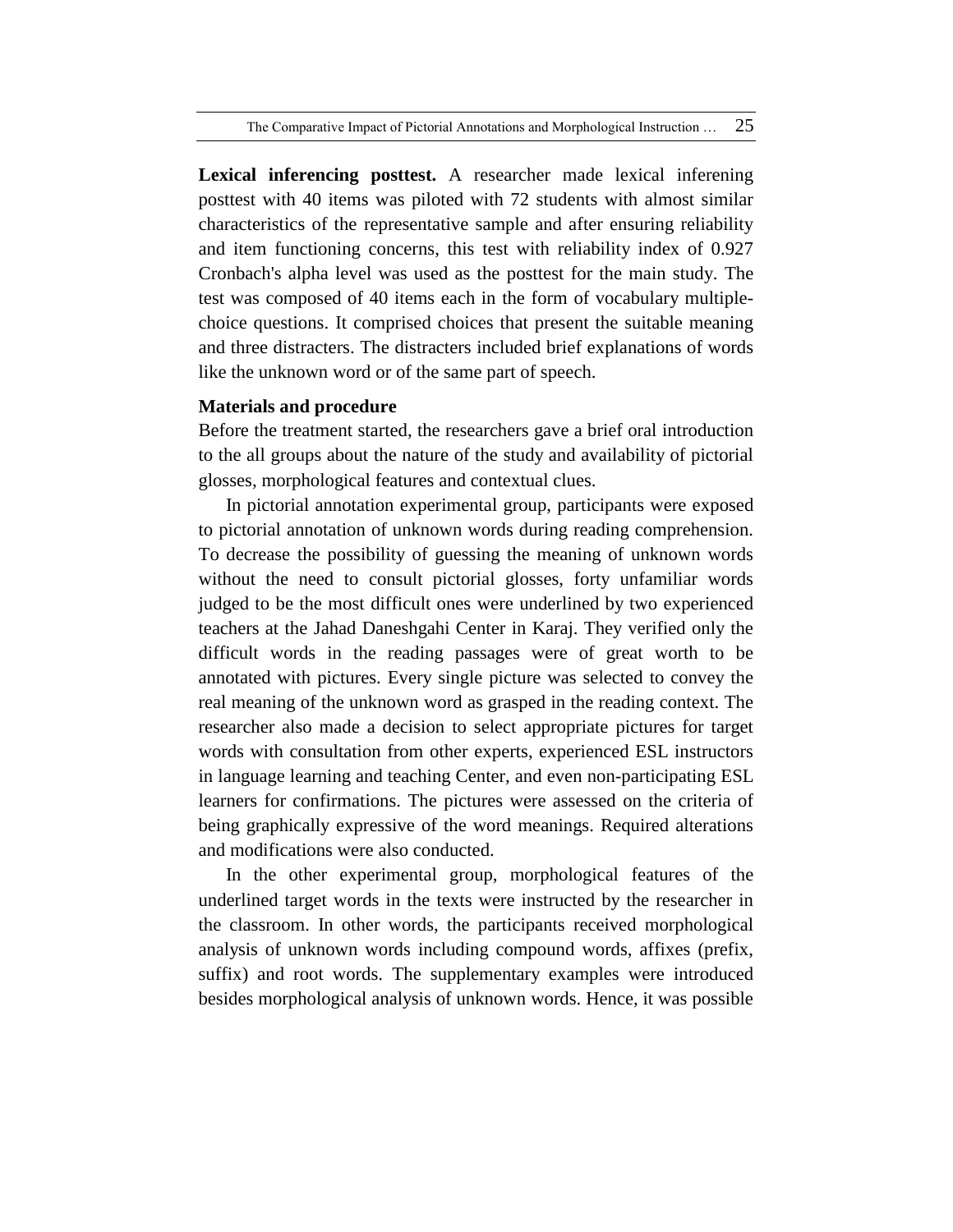for the participants to read the texts while being exposed to the morphological features of novel words. The morphemes (roots and affixes) were retrieved from Active Skills for Reading: Book 3 (Anderson, 2007), each of the twelve units of the Oxford Smart Choice 3 textbook (Wilson, 2007) and other sources of teaching morphology prepared by the teacher as to best fit the students' level.

Care was taken to make sure that the meaning of these words could not be inferred without either using pictorial annotations or learning morphological features of unknown words. The length of the selected texts was from about 220 to 230 words. The passages were modified slightly to make them more suitable to the participants' proficiency level. The Flesch/Flesch–Kincaid readability tests were used to eliminate the text difficulty. It consists of two parts: Flesch Reading Ease and Flesch– Kincaid Grade Level. In the present study, readability of the passages was measured using the Flesch reading ease formula. In this formula, the score between 60 and 70 is desirable (Roozkhoon & Rahmani Samani, 2013). Flesch Reading Ease scores of the texts used in this study ranged from 60 to 65.

The control group received none of these, but instead Taxonomy of Context Clues proposed by Bengeleil & Paribakht (2004) was presented to the students. At the end of each session the participants of experimental groups were presented with additional activities, supplementary exercises and vocabulary questions in the form of matching and fill in the blank exercises.

Two weeks later after finishing the treatment, all the participants in each class took a the piloted lexical inferencing post test that was designed so as to measure the changes, if any, in the performance of both experimental and control groups after receiving their own particular trainings. The posttest for lexical inferencing test including 40 items was piloted with a group of 30 participants. The Cronbach's alpha reliability index for the items was .75. The results of Cronbach's alpha if item deleted indicated that the exclusion of none of the items changed the reliability index of .75 to a great extent.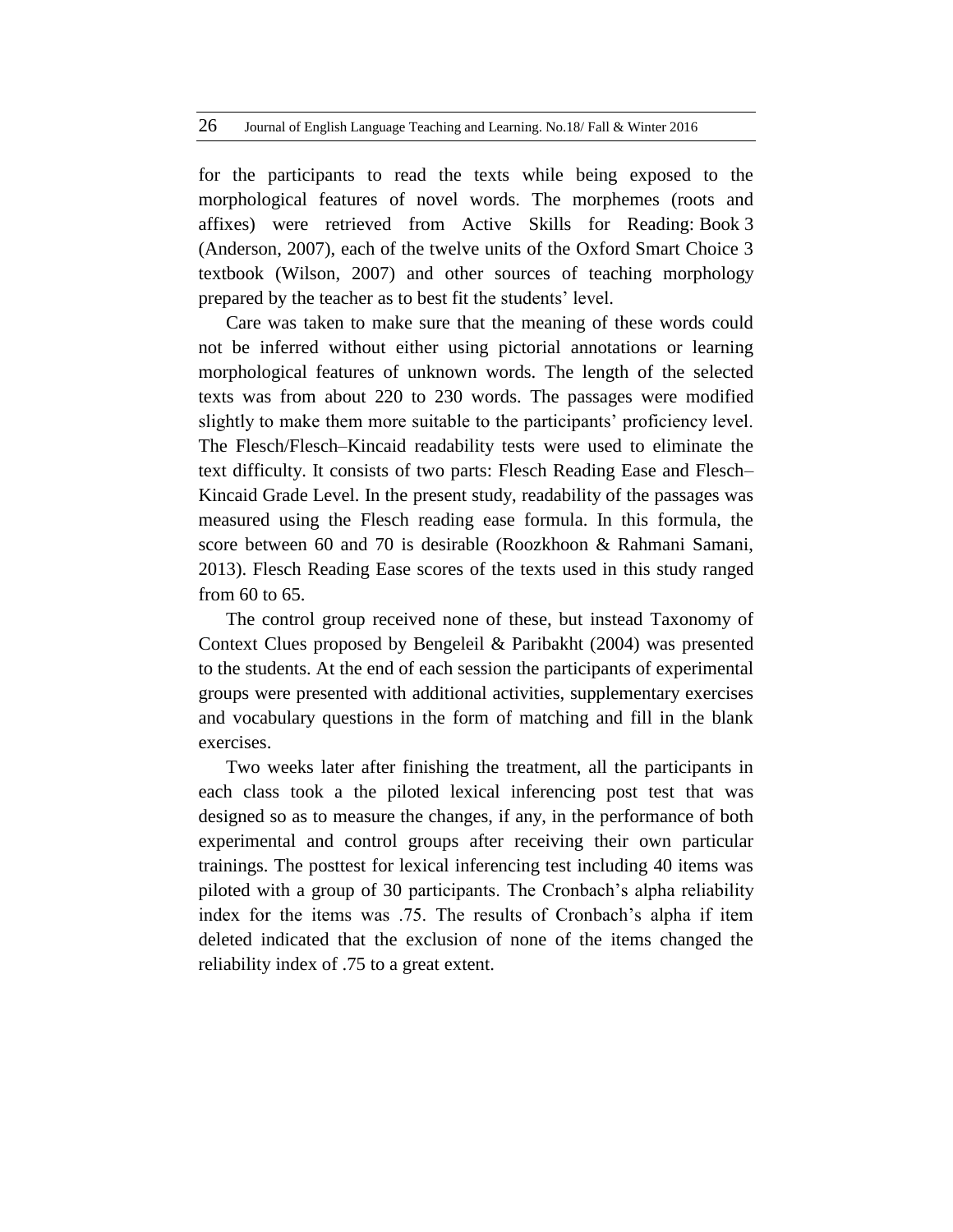#### **Data collection and analysis procedures**

The data collected from the PET, self-report vocabulary test and lexical inferencing posttest were analyzed quantitatively to see the significant differences in the participants' lexical inferencing ability before and after the treatment. Data analysis for this study was performed by employing Statistical Package for the Social Sciences (SPSS) Version 20.0.

The current study involved mainly quantitative analysis including descriptive statistics. Specifically, the participant's answers on the pretest and lexical inferencing posttest were objectively scored and analyzed. The statistical analyses conducted were as follow:

A one-way ANOVA was run to compare the three groups' means on PET in order to homogenize them in terms of the general language proficiency level. A one-way ANOVA was also conducted to compare the three groups' means on posttest in order to probe the three research questions. The results of post-hoc Scheffe's tests was run to compare (1) the pictorial annotation group with the control group in order to probe the first research question, (2) the morphological instruction with the control group in order to probe the second research question, and (3) the pictorial annotation with the morphological instruction group in order to probe the third research question.

## **The Results of the Data Analysis**

## **Testing normality assumption**

The one-way analysis of variances (one-way ANOVA) was run to probe the research questions posed in this study. One-way ANOVA has two main assumptions; homogeneity of variances and normality. As displayed in Table 1 the ratios of skewness and kurtosis over their standard errors were lower than  $+/- 1.96$ . Thus it can be claimed that the present data enjoyed normal distribution.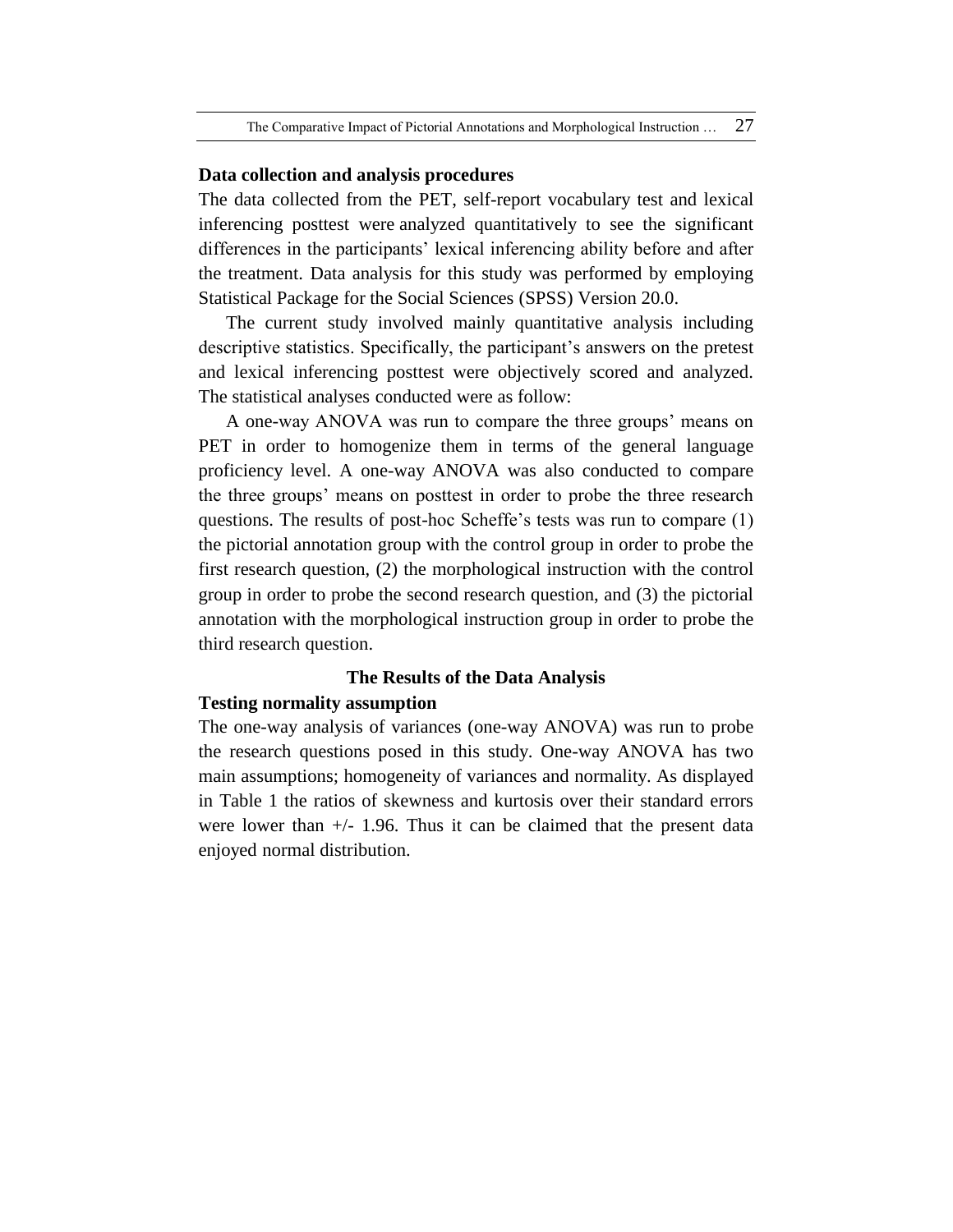|             |          | N     | <b>Skewness</b> |      | Kurtosis |             |      |           |
|-------------|----------|-------|-----------------|------|----------|-------------|------|-----------|
|             |          | Stati | Statisti        | Std. | Rati     | Statisti    |      | Std. Rati |
|             |          |       |                 | Erro | $\Omega$ |             | Erro | $\Omega$  |
| Groups      |          | stic  | $\mathbf c$     | r    |          | $\mathbf c$ | r    |           |
| Morphology  | PET      | 22    | .352            | .491 | 0.72     | $-.607$     | .953 | 0.64      |
| Instruction | Posttest | 22    | .484            | .491 | 0.99     | $-1.086$    | .953 | 1.14      |
| Pictorial   | PET      | 22    | .564            | .491 | 1.15     | $-731$      | .953 | 0.77      |
| Annotation  | Posttest | 22    | .104            | .491 | 0.21     | $-1.613$    | .953 | 1.69      |
|             | PET      | 22    | .523            | .491 | 1.07     | $-0.464$    | .953 | 0.49      |
| Control     | Posttest | 22    | $-.226$         | .491 | 0.46     | $-.401$     | .953 |           |

#### Table 1 *Testing Normality Assumption*

The assumption of homogeneity of variances was discussed below when presenting the main results.

### **PET (Preliminarily English Test)**

The PET (Preliminarily English Test) was administered to 80 participants. Based on the mean plus and minus one standard deviation, 66 students were selected to participate in the main study. The PET enjoyed a KR-21 reliability index of .84.

*Table 2 Descriptive Statistics; PET*

|     | N  |       | Std.<br>Mean Deviation v | Variance KR-21 |    |
|-----|----|-------|--------------------------|----------------|----|
| PFT | 80 | 18.25 | 4.99                     | 24.92          | 84 |

A one-way analysis of variance was run to compare the morphological instruction, pictorial annotation and control groups' means on the PET test in order to check whether they enjoyed the same level of general language proficiency. Before discussing the results it should be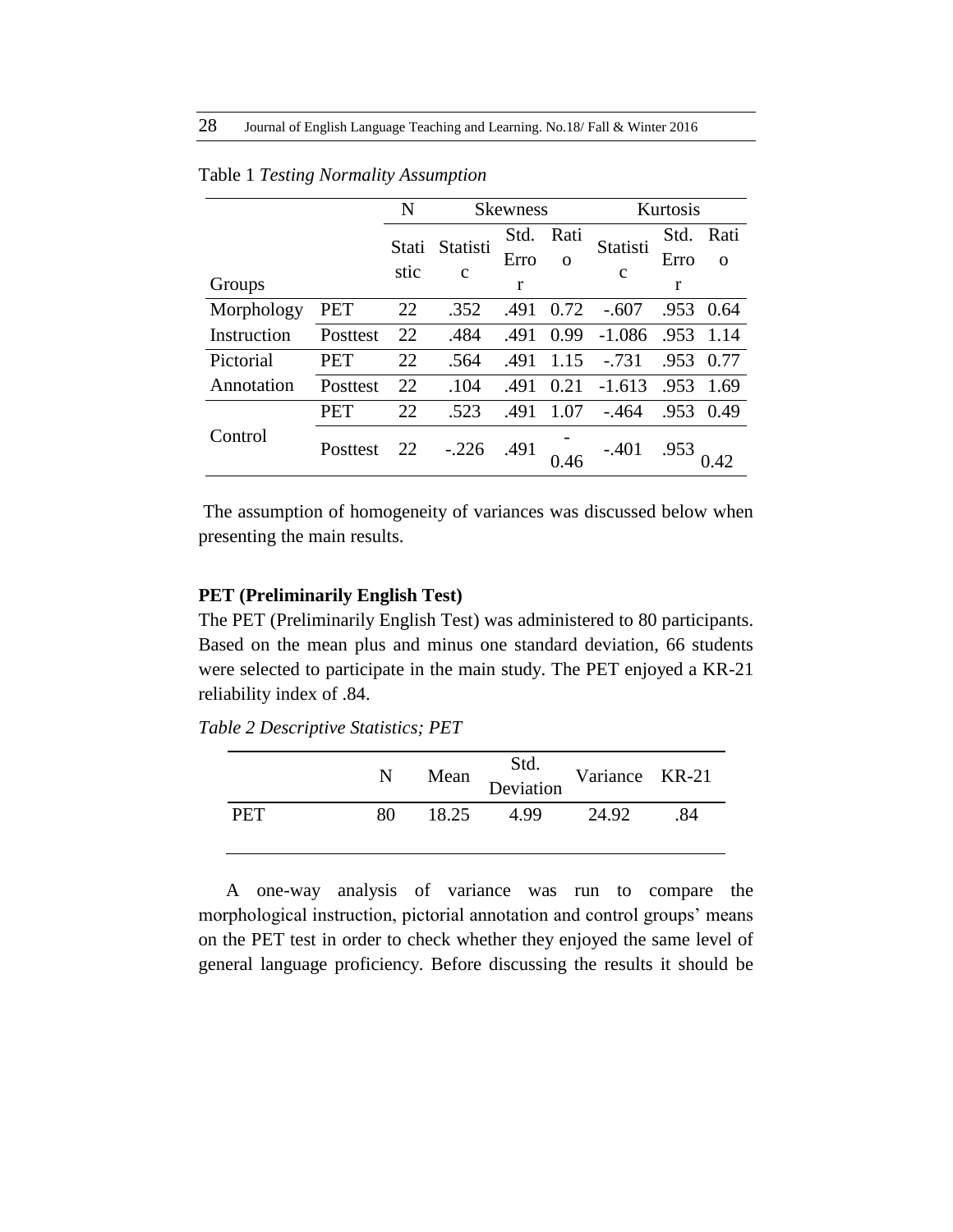mentioned that the assumption of homogeneity of variances was successfully met (Levene's F  $(2, 63) = .251$ , P = .779) (Table 3).

*Table 3 Levene's Test of Equality of Error Variances*

| н           |  |     |
|-------------|--|-----|
| 25<br>$-11$ |  | 770 |

As displayed in Table 4 the morphological instruction ( $M = 18.86$ , SD  $= 5.18$ ), pictorial annotation (M = 19.68, SD = 4.62) and control (M = 20.50,  $SD = 4.46$ ) groups had almost the same means on the PET.

*Table 4 Descriptive Statistics, PET Test by Groups*

|             |   |          |           |       | 95% Confidence |                   |
|-------------|---|----------|-----------|-------|----------------|-------------------|
|             | N |          | Std.      | Std.  |                | Interval for Mean |
|             |   | Mean     | Deviation | Error | Lower          | Upper             |
|             |   |          |           |       | Bound          | Bound             |
| Morphology  |   | 22 18.86 | 5.185     | 1.105 | 16.56          | 21.16             |
| Instruction |   |          |           |       |                |                   |
| Pictorial   |   | 22 19.68 | 4.623     | .986  | 17.63          | 21.73             |
| Annotation  |   |          |           |       |                |                   |
| Control     |   | 22 20.50 | 4.469     | .953  | 18.52          | 22.48             |
| Total       |   | 66 19.68 | 4.743     | .584  | 18.52          | 20.85             |

Based on the results displayed in Table 5 (F  $(2, 63) = .648$ , P = .527,  $\omega$ 2 = .011 representing a weak effect size) it can be concluded that there were not significant differences between the means of the three groups on the PET test. Thus it can be claimed that they were homogenous in terms of their general language proficiency prior to the main study.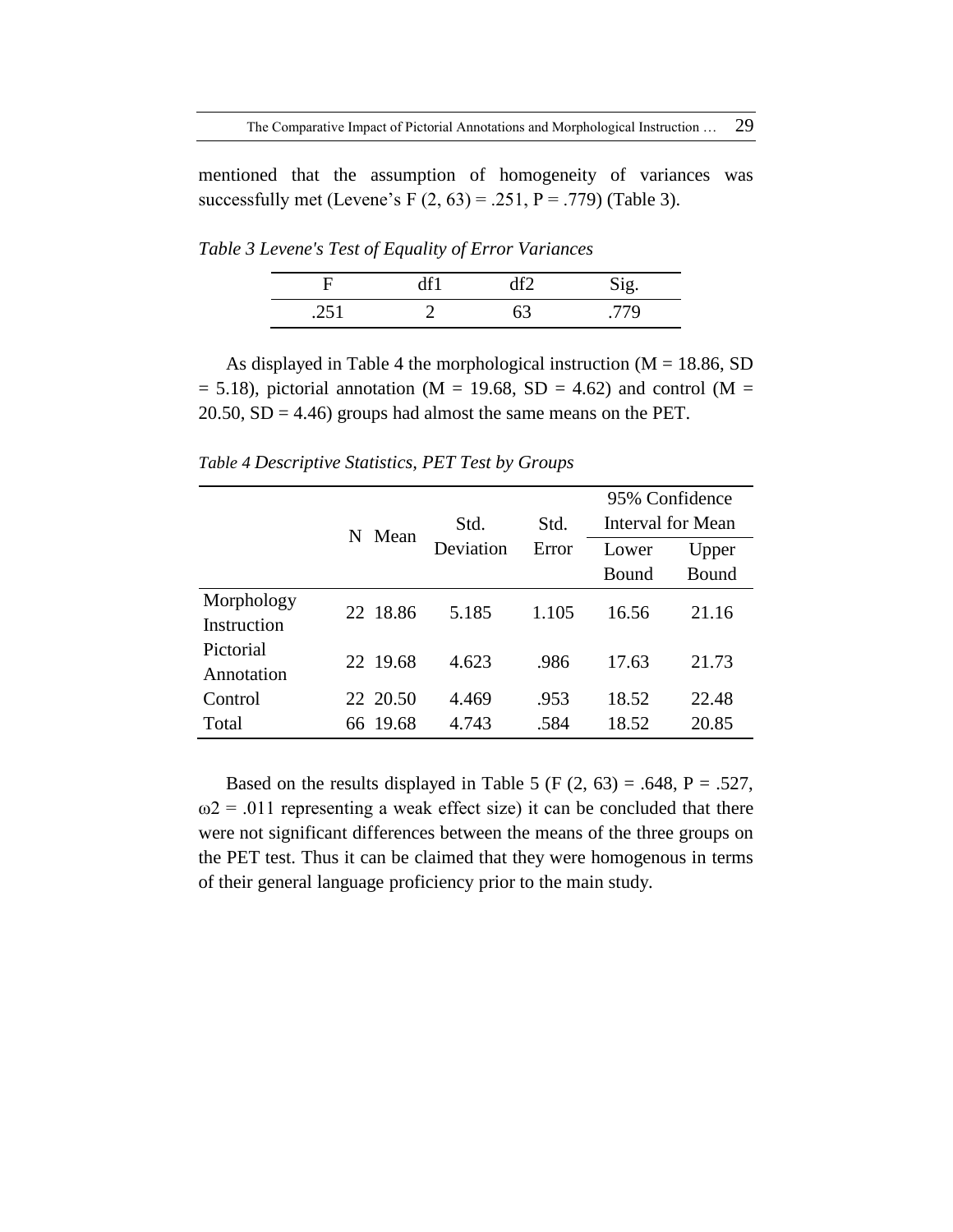|                          | Sum of<br>Squares | Df | Mean<br>Square | F    | Sig. |
|--------------------------|-------------------|----|----------------|------|------|
| <b>Between</b><br>Groups | 29.455            |    | 14.727         | .648 | .527 |
| Within Groups            | 1432.864          | 63 | 22.744         |      |      |
| Total                    | 1462.318          | 65 |                |      |      |

*Table 5 One-Way ANOVA, PET by Groups*

## **Testing research hypotheses and answering research questions**

A one-way analysis of variance (ANOVA) was run to compare the morphological instruction, pictorial annotation and control groups' mean scores on the posttest of lexical inferencing in order to probe the research questions posed in this study. Before discussing the results, it should be mentioned that the assumption of homogeneity of variances was met (Levene's F  $(2, 63) = .567$ , P = .570) (Table 6).

*Table 6 Levene's Test of Equality of Error Variances*

|      |    | $\Im$ i $\sigma$ |
|------|----|------------------|
| .567 | 63 | 570<br>$\sim$    |

Based on the results displayed in Table 7 it can be claimed that pictorial annotation ( $M = 25.18$ ,  $SD = 5.27$ ) had the highest mean on the posttest of lexical inferencing. This was followed by the morphological instruction (M = 20.18, SD = 6.85), and control (M = 17.77, SD = 6.07) groups.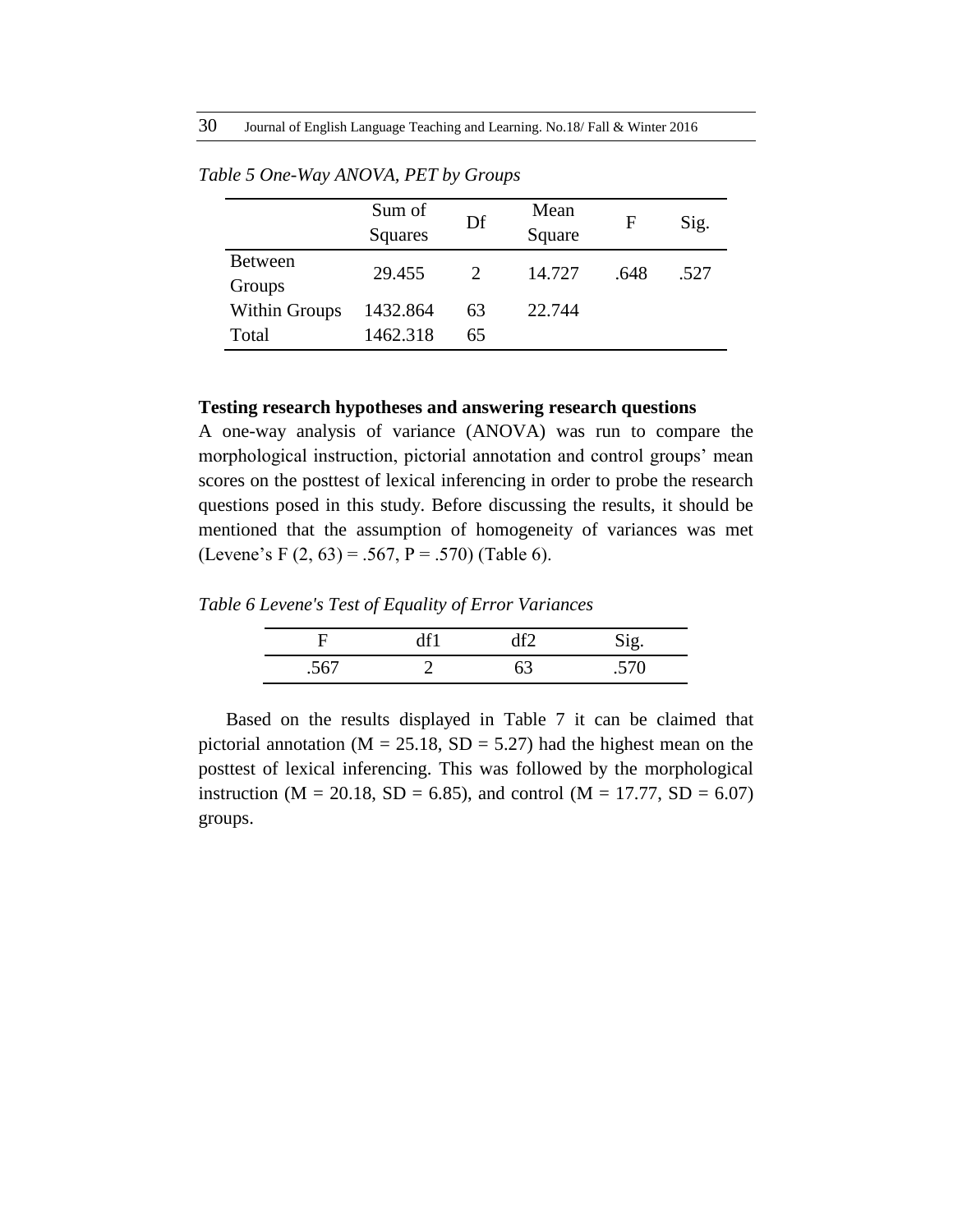The Comparative Impact of Pictorial Annotations and Morphological Instruction ... 31

|             |          |           |       | 95% Confidence |                   |  |
|-------------|----------|-----------|-------|----------------|-------------------|--|
|             | N Mean   | Std.      | Std.  |                | Interval for Mean |  |
|             |          | Deviation | Error | Lower          | Upper             |  |
|             |          |           |       | Bound          | Bound             |  |
| Morphology  | 22 20.18 | 6.850     | 1.460 | 17.14          | 23.22             |  |
| Instruction |          |           |       |                |                   |  |
| Pictorial   | 22 25.18 | 5.270     | 1.124 | 22.85          | 27.52             |  |
| Annotation  |          |           |       |                |                   |  |
| Control     | 22 17.77 | 6.070     | 1.294 | 15.08          | 20.46             |  |
| Total       | 66 21.05 | 6.761     | .832  | 19.38          | 22.71             |  |

*Table 7 Descriptive Statistics, Posttest of Lexical Inferencing by Groups*

Based on the results displayed in Table 4.18 (F  $(2, 63) = 8.45$ , P = .001,  $\omega$ 2 = .184 representing a large effect size) it can be concluded that there were significant differences between the means of the three groups on the posttest of lexical inferencing.

|                      | Sum of         | Df | Mean    | F     | Sig. |
|----------------------|----------------|----|---------|-------|------|
|                      | <b>Squares</b> |    | Square  |       |      |
| <b>Between</b>       | 628.455        | 2  | 314.227 | 8.451 | (001 |
| Groups               |                |    |         |       |      |
| <b>Within Groups</b> | 2342.409       | 63 | 37.181  |       |      |
| Total                | 2970.864       | 65 |         |       |      |

*Table 8 One-Way ANOVA, Posttest of Lexical Inferencing by Groups*

The post-hoc Scheffe's tests were run in order to compare the groups two by two in order to probe the three research questions. Based on the results displayed in Table 9 it can be claimed that; A: The pictorial annotation group  $(M = 25.18)$  significantly outperformed the control group ( $M = 17.77$ ) on the posttest of lexical inferencing ( $MD = 7.40$ , p = .001). Thus the first null-hypothesis was rejected. The pictorial annotation significantly enhanced the Iranian EFL learners' knowledge on the lexical inferencing.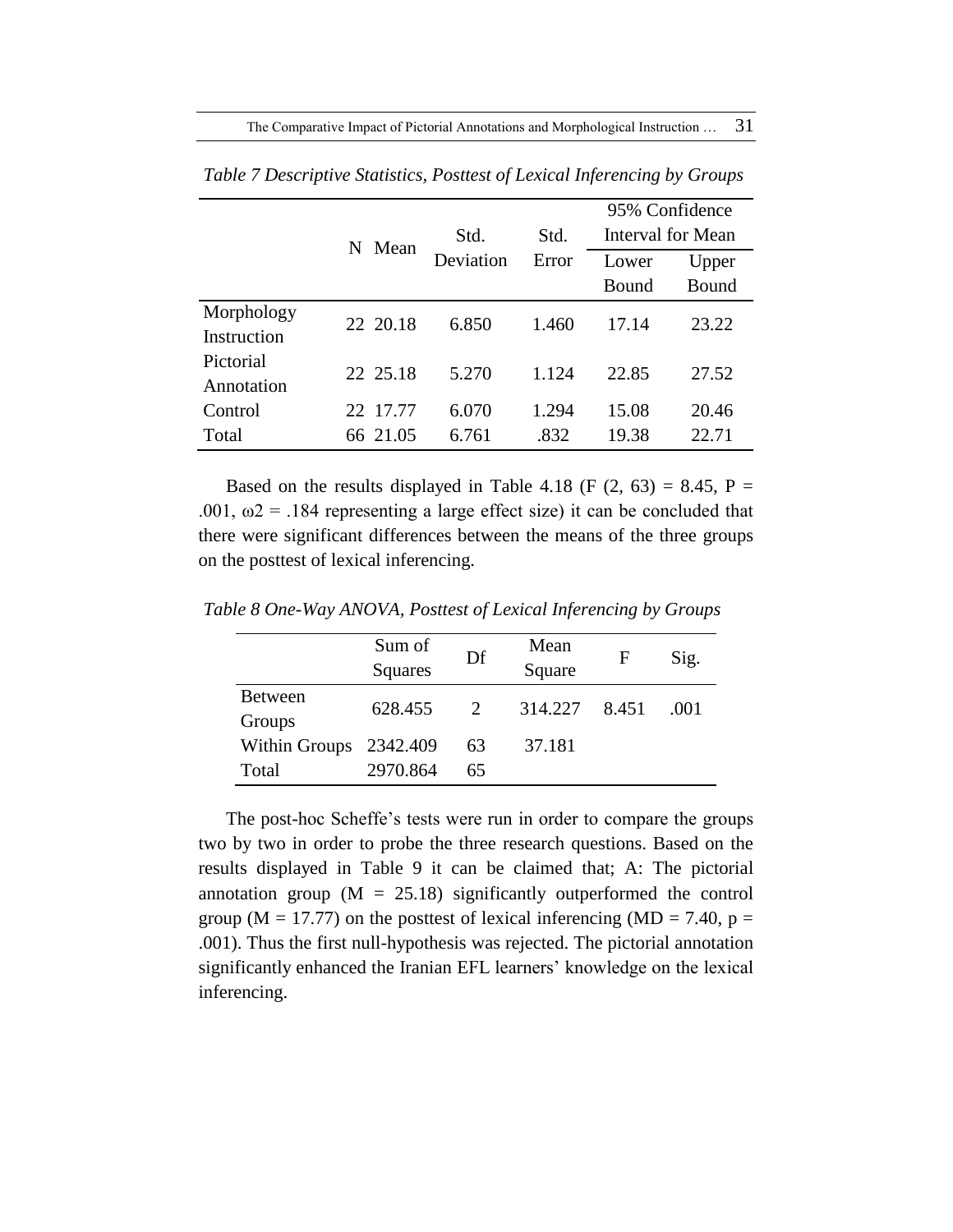|                           |                           |             |       |      | 95%        |             |  |
|---------------------------|---------------------------|-------------|-------|------|------------|-------------|--|
|                           |                           | Mean        |       |      | Confidence |             |  |
|                           |                           | Differe     | Std.  | Sig. | Interval   |             |  |
|                           |                           | nce(I<br>J) | Error |      | Lower      | Upper       |  |
| (I) Groups                | $(J)$ Groups              |             |       |      |            | Bound Bound |  |
| Morphology<br>Instruction | Control                   | 2.409       | 1.839 | .429 | $-2.20$    | 7.02        |  |
| Pictorial                 | Morphology<br>Instruction | $5.000*$    | 1.839 | .030 | .39        | 9.61        |  |
| Annotation                | Control                   | $7.409*$    | 1.839 | .001 | 2.80       | 12.02       |  |

Table 9 *Multiple Comparisons; Posttest of Lexical Inferencing by Groups*

\*. The mean difference is significant at the 0.05 level.

B: Although the morphological instruction group ( $M = 20.18$ ) had a higher mean than the control group  $(M = 17.77)$ , there was no any significant difference between the two groups' means on the posttest of lexical inferencing (MD = 2.40,  $p = .429$ ). Thus the second nullhypothesis was failed to be rejected. The morphological instruction didn't significantly enhance the Iranian EFL learners' knowledge on the lexical inferencing, though it was significantly higher than the control group. With a mean comparison between morphological experimental group and control group, the researcher noticed mean differences but the mean differences were not significant enough to reject the second null hypothesis.

C: The pictorial annotation group  $(M = 25.18)$  significantly outperformed the morphological instruction group ( $M = 20.18$ ) on the posttest of lexical inferencing (MD = 5,  $p = .030$ ). Thus the third nullhypothesis was rejected. The pictorial annotation significantly enhanced the Iranian EFL learners' knowledge on the lexical inferencing better than the morphological instruction technique.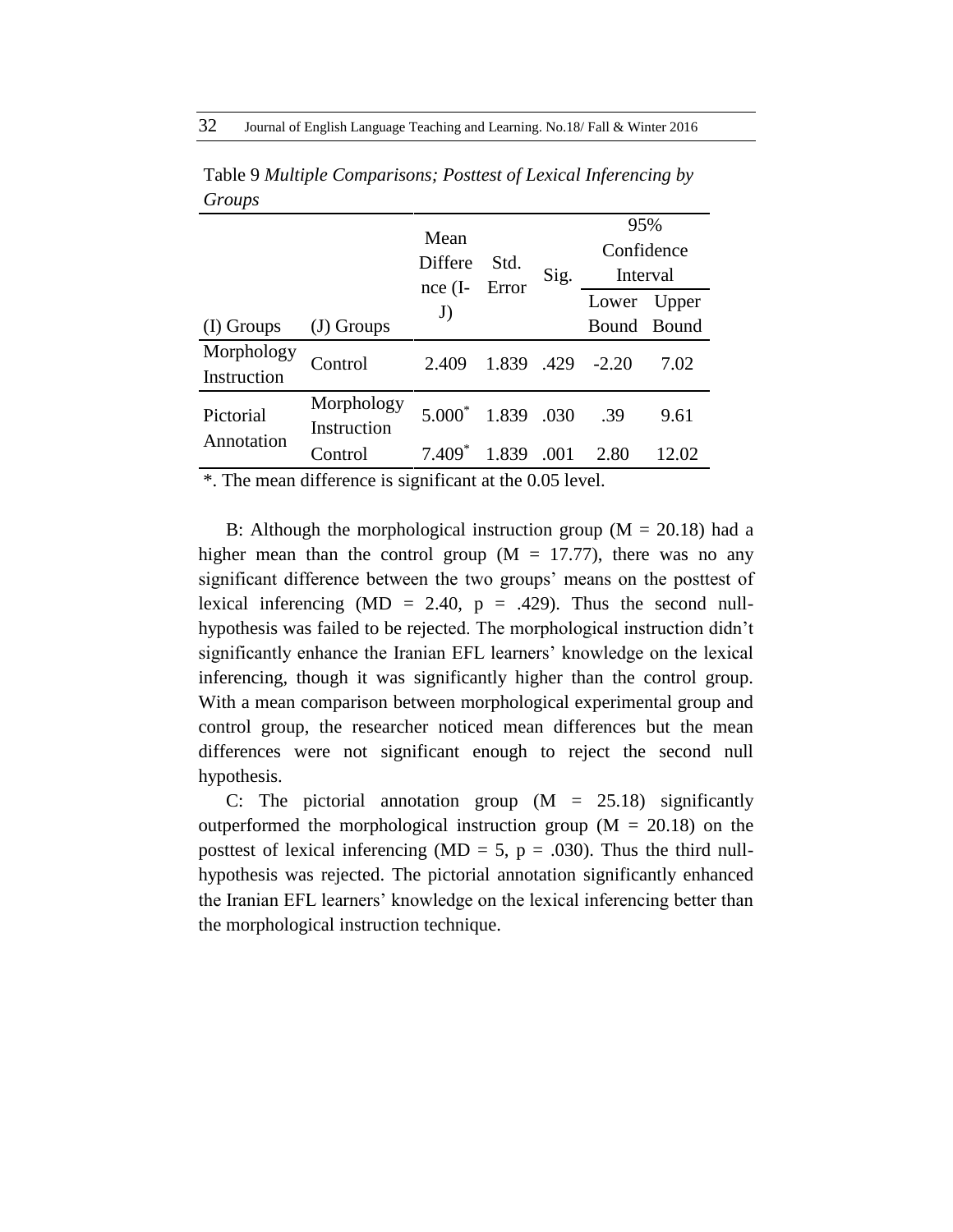### **Discussion**

The present study was an attempt to investigate the comparative impact of the pictorial annotation and the morphological instruction on the lexical inferencing of EFL learners and to examine the research questions.

As such, the first research question explored the effectiveness of providing EFL learners with pictorial annotations on their lexical inferencing ability. The results revealed a superiority of the pictorial annotation group over the control group in the posttest of lexical inferencing. In the posttest of lexical inferencing, the pictorial annotation group produced more correct guesses than the control group while reading the passage. Therefore, lexical inferencing ability of learners with pictorial glosses could be enhanced more than the control group. Participants who had access to pictorial glosses were significantly better than the control group.

The findings of the present study strongly and positively support previous studies. For example, Underwood (1989) asserted that we "remember images better than words, hence we remember words better if they are strongly associated with images" (p. 19).

The second research question addressed the role of instructing morphological features on EFL learners' lexical inferencing ability. Results indicated that there was no significant difference between the performance of learners in the morphological instruction group and control group in the posttest of lexical inferencing. Therefore, the second experimental group, who received morphological instruction, showed no significant advantage over the control group in lexical inferencing posttest.

In the literature, there is a large number of researches (Nagy  $\&$ Anderson, 1984; Wysocki & Jenkins, 1987) which underscores utilization of morphological knowledge to derive the meanings of unknown words. Anglin (1993) discovered that the students could break down the complex words morphologically to elicit the meanings. This finding is also in line with the ones resulted from Morin's (2003) research which suggested the strategy of using morphological knowledge to guess word meanings, and the necessity to heighten L2 learners' morphological awareness The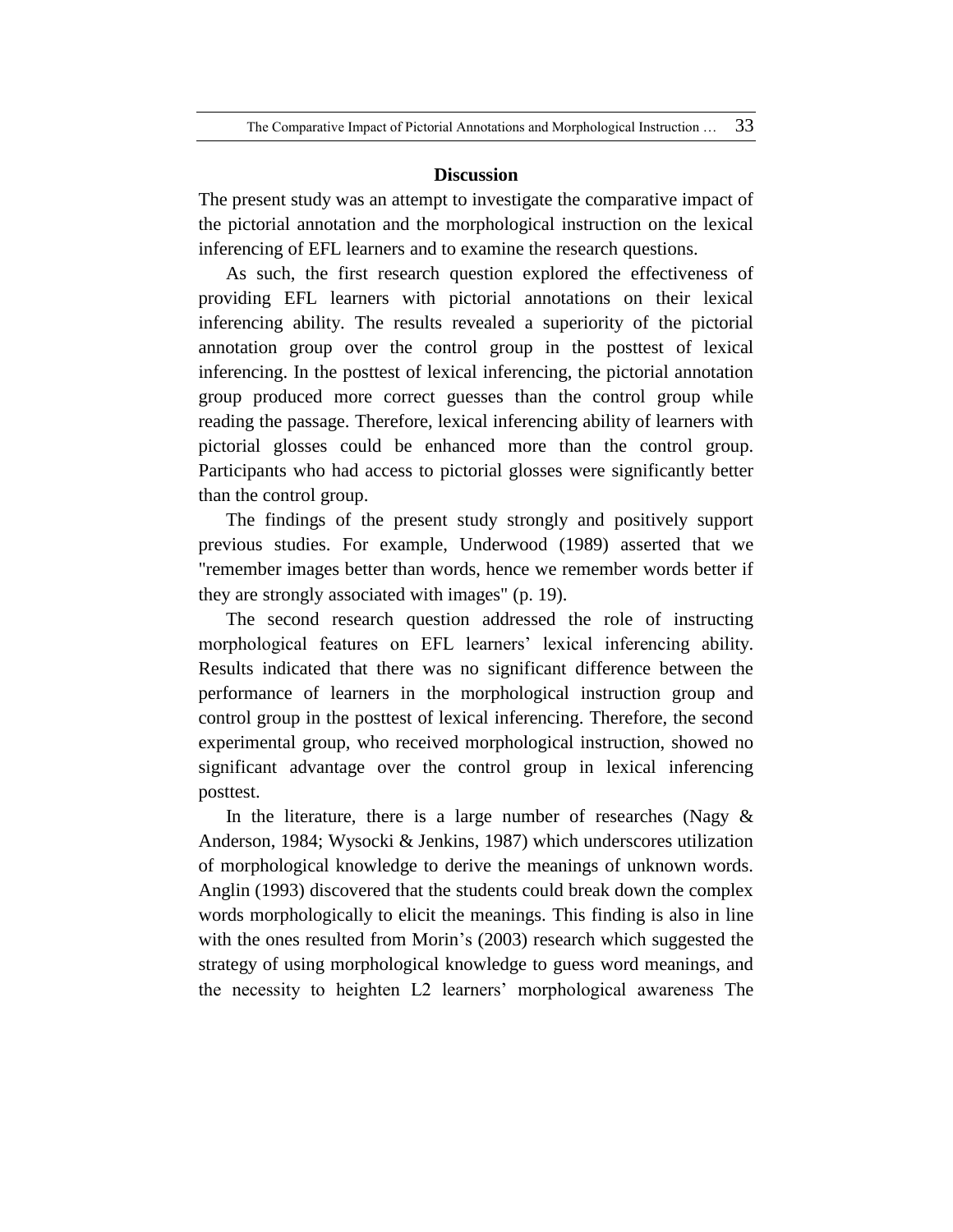abundance of research in this area has discovered the correlation between morphological awareness and vocabulary size (Nagy & Anderson, 1984; Singson, Mahony, & Mann, 2000; Sternberg, 1987; White, Power & White, 1989; Wysocki & Jenkins, 1987).

The third raised question explored a significant difference between pictorial annotation and teaching words' morphological features regarding their effects on the promotion of lexical inferencing ability of the participants. The results of the study supported the hypothesis of that pictorial annotation had more positive effect on lexical inferencing ability since the students produced more correct guesses while reading the passage. The participants who had access to pictorial annotations rather than morphological features could decipher the meanings of unknown words more successfully. It seems that the effectiveness of picture-based gloss; especially when compared to the learners' awareness of affixes and root forms of words is supported.

These results are similar to a large body of previous research on the efficacy of visual imagery and pictures. For example, Oxford and Crookall (1990) supported the positive contribution of visual imagery and stated that, "most learners are capable of associating new information to concepts in memory by means of meaningful visual images, and that visual images make learning more efficient" (p. 17) and "the pictorialverbal combination involves many parts of the brain, thus providing greater cognitive power" (p.17). However, as pointed out by Yoshii (2006), since pictures are less accurate than written meanings and are exposed to interpretation, providing some language learners with picture cues may not be beneficial.

In another research, Brown (2003) designed a study to investigate the relationship between the level of directness of a pictorial aid and the learner's ability to guess a correct definition of an L2 French unfamiliar words met in a reading text. The results revealed a strong relationship between the level of directness of a pictorial aid and the extent to which a learner would employ the pictorial image to guess the meaning of the L2 novel words. Brown (2003) as cited in Hilmo (2006) indicated that "the more the pictorial image directly reflects the L2 target item, the more the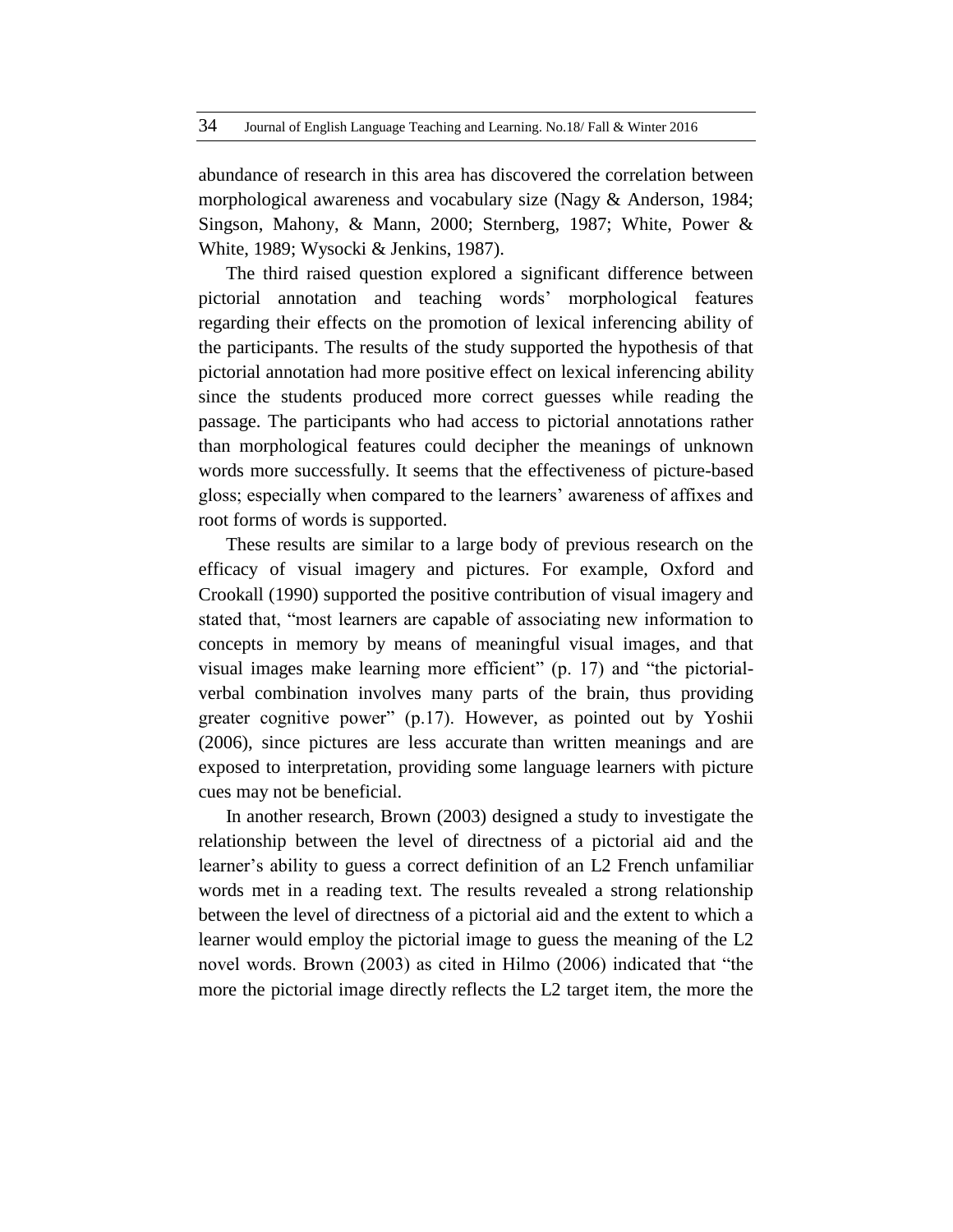The Comparative Impact of Pictorial Annotations and Morphological Instruction ... 35

learner will rely on the pictorial image to infer the meaning of the L2 target item"(p.26).

The results of present study differed in certain respects from previous research. A growing body of research (Morin, 2003; Chang, et al., 2005; and Schiff & Calif, 2007) indicates that application of morphological cues for guessing meaning can enhance L2 learning. Nagy and Anderson (1984, as cited in Asgharzade et al., 2012) stated that "60% of the unfamiliar words a reader encounter in a text have meanings that can be predicted on the basis of their component parts." Therefore, those readers who have deeper understanding of word formation processes will be more successful in guessing the meaning of unknown words and understanding the passage (Nagy, Berninger, Abbott, & Vaughan, 2003).

## **Conclusion**

In a nutshell, the above findings can be interpreted as evidence that providing learners with picture cues is superior to the explicit teaching of the morphology of lexical inferencing. Chen (2006) claimed that "foreign language students can benefit from many types of visual material… the still or flat picture can prove to be a rich resource in the foreign language classroom" (p. 9)

Although the second experimental group which was explicitly instructed in the morphological features of target words had a higher mean than the control group, comparison of the posttest scores of the two groups revealed that the treatment group didn't outperform the control group and the difference between their posttest scores was not statistically significant. Students in pictorial annotation group made the most number of lexical inferences. In fact, the frequency of making lexical inferences and the percentage of correct inferences for learners who received pictorial glosses were higher than others. Overall, students in pictorial annotation groups made the most number of correct lexical inferences. The results of this study suggested that incorporating pictures in lexical inferencing instruction brings about a significantly better performance in comparison to providing them with morphological features of novel words.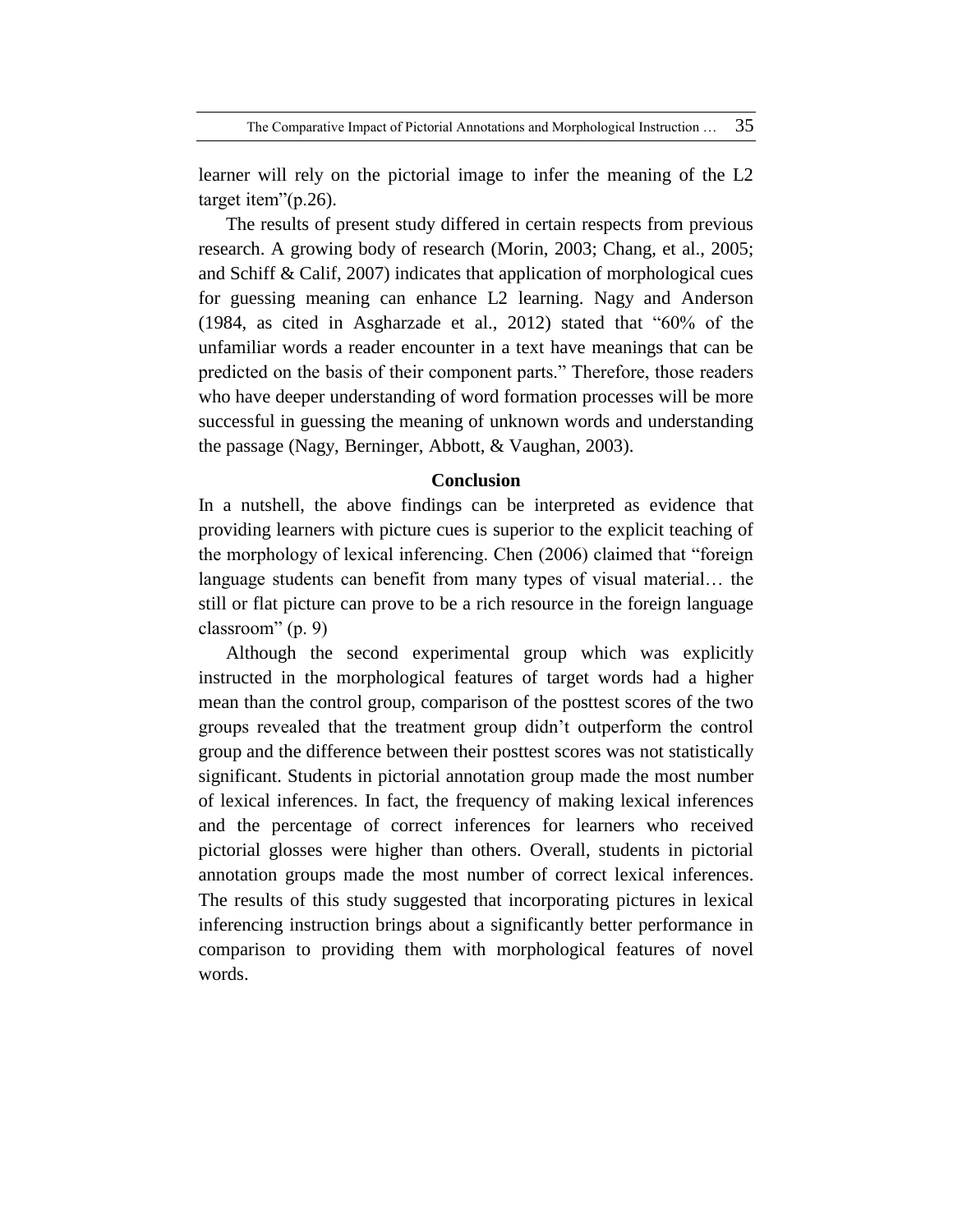As a concluding remark, in spite the fact that morphological instruction on the basis of roots (or bases or stems) and affixes didn't have a strong effect on learners' ability to tackle the meanings of unknown words, the morphological instruction is still beneficial and must be incorporated in reading classrooms ( Nation, 2001, as cited in McCarten, 2007). Based on the Findings of this study, it is obvious that morphological instruction can be accompanied by various reading strategy instruction in order that EFL learners can perceive all aspects of knowledge to develop their reading abilities (Matsuoka and Hirsh, 2010).

Although the current study might provide a good indication of the efficiency of pictorial annotations in making educated inferences of novel words, several limitations are noted as a guide future research. First, the presence of some abstract words with low imagability might cause the meanings of words be less likely inferred from images. Although two experienced teachers rated the selected images as illustrating the intended meaning, some images were less than ideal.

The second limitation was the time constraint. The participants were instructed in pictorial annotations, morphological instruction and regular instruction of lexical inferencing only for six weeks. The quality of the instruction would have been enhanced if there had been more time.

Third, the research investigated the lexical inferencing of small group of EFL learners. Each group consisted of only 22 participants. If there were more learners participating in the study, the results could be more convincing. Next, the current study didn't investigate the participants' attitudes towards the whole program, their familiarity with topics and their individual difference factors.

Despite the limitations of the study, noteworthy pedagogical implications can be made from the combined results. First, it can be concluded that outcomes of this study may have implications for foreign language teachers in deepening their understanding concerning the importance of the pictorial glosses and the effectiveness of visual imagery when the focus is guessing the meanings of target words.

Second, syllabus designers and materials developers are more inspired through the findings of this study to incorporate pictorial glosses more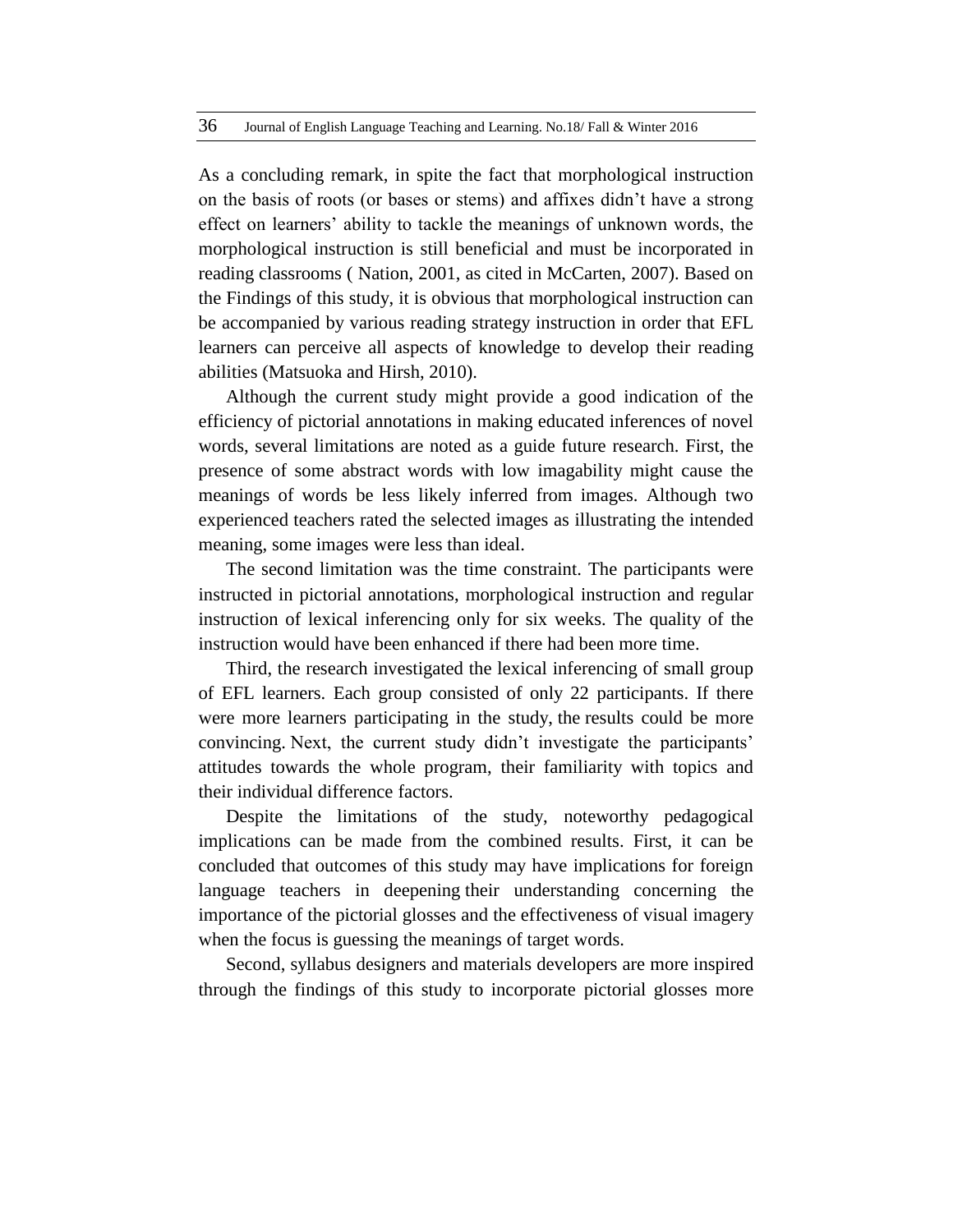The Comparative Impact of Pictorial Annotations and Morphological Instruction … 37

than other annotation types into the textbooks and design more innovative lexical inferencing activities.

Third, it is hoped that the present research has provided some valuable insights into the ways intermediate Iranian learners of English infer the meaning of target words while reading. Providing learners with definitions of all unfamiliar words which they come across in reading or allowing them to consult dictionary for word meanings do not always seem appropriate. Glosses use is more desirable than dictionary use which is time-consuming and interrupts the reading process. It also reduces students' excessive reliance on the teacher. The provision of pictorial annotations can increase motivation on the part of the learners, help them understand the reading texts and make more accurate inference for unfamiliar vocabularies.

Considering the findings of this study, several areas are worthy of further investigation. First, future studies should provide information concerning the imagability of pictorial glosses to better verify the effectiveness of the visual representation of the unfamiliar words. Second, the present study used non-fiction texts. A similar study can be carried out with texts of different genres to see whether the results would remain the same or not.

Third, the focus of the present study was exclusively on the effect of pictorial annotation types on inferencing of unknown words. So, further research can be conducted on the result of teaching other types of annotations such as textual, audio-based, or video-based annotations upon a learner's ability to infer the meaning of target words. Furthermore, in this study the whole procedure lasted about two months. It would be advantageous to lengthen the training time to a long term with a larger number of participants to practice more and make the findings more generelizable.

Finally, more thorough investigation of factors such as learner characteristics (e.g., gender, motivation, learning style, language background), pedagogical factors (prior knowledge, and content area reading), social and cultural factors that affect the reading process may be worthy of research. Also, it is implied that learners' familiarity with topics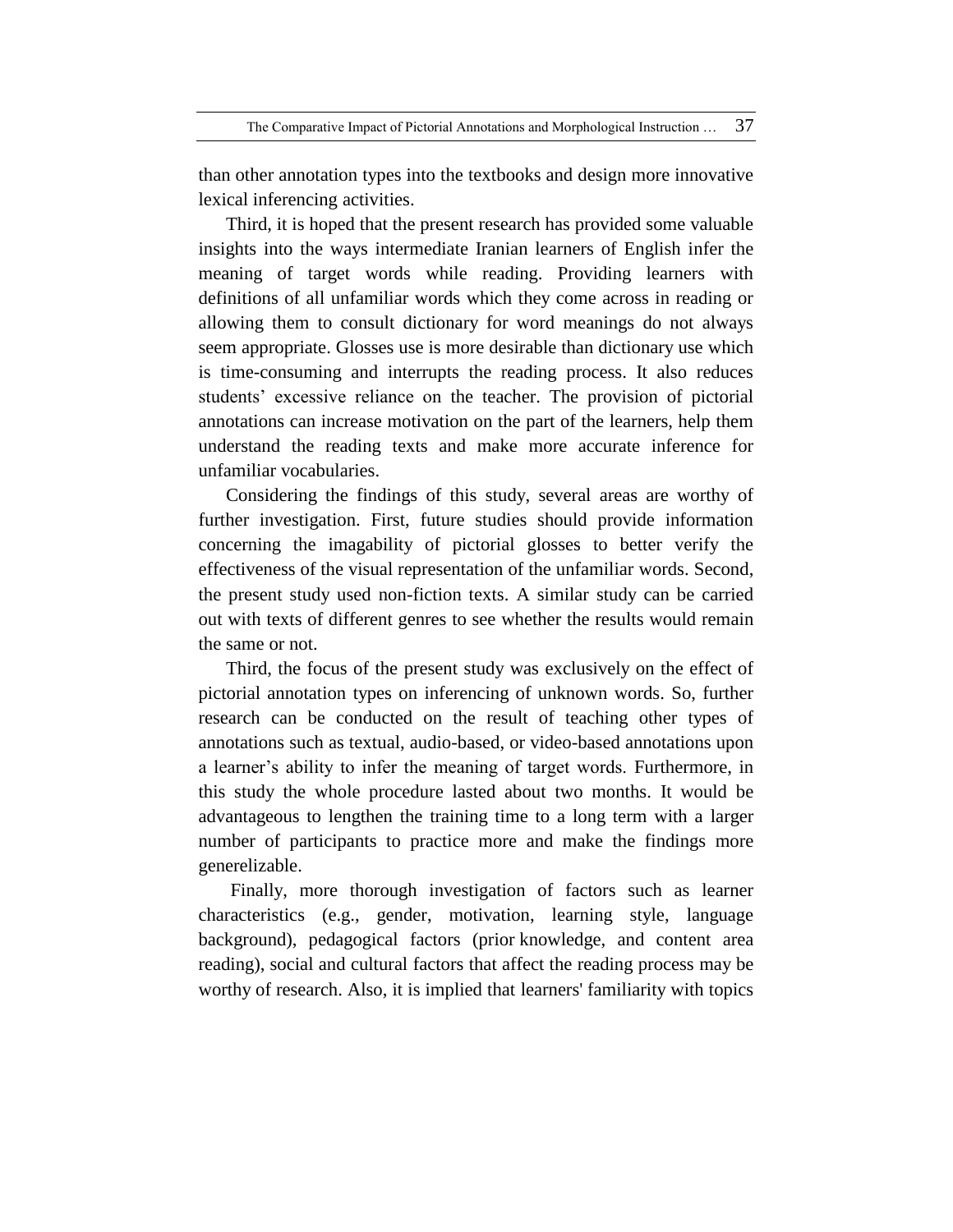can enhance reading comprehension and the number of correct inferences made for unfamiliar words.

#### **References**

- Akbulut, Y. (2007). Effects of multimedia annotations on incidental vocabulary learning and reading comprehension of advanced learners of English as a foreign language. Instructional Science: An International Journal of the Learning Science, 35(6), 499-517.
- Al-Seghayer, K. (2001). The effect of multimedia annotation modes on L2 vocabulary acquisition: A comparative study. *Language Learning & Technology, 5*(1), 202-232. Retrieved July 10, 2005, from <http://llt.msu.edu/vol5num1/alseghayer/default.html>
- Anderson, N. (2007-2008). *ACTIVE skills for reading (2nd Ed.).4Vols.*Boston: Heinle.
- Anglin, J. M. (1993). Vocabulary development: A morphological analysis. *Monographs of the Society for Research in Child Development, 58*(10), 1– 166.
- Asgharzade, M., Rahimy, R., & Pour Kalhor, O. (2012). The Effect of Explicit Morphological Practice on the Reading Comprehension Abilities of Iranian Intermediate Level English Language Learners. *Theory and Practice in Language Studies, 2*(8), 1668-1677.
- Bengeleil, N. F., & Paribakht, T.S. (2004). L2 reading proficiency and lexical inferencing by university EFL learners. *The Canadian Modern Language Review, 61 (2), 225-249.*
- Bensoussan, M. & Laufer, B. (1984). Lexical guessing in context in EFL reading comprehension. *Journal of Research in Reading*, *7*, 15-32. DOI: 10.1111/j.1467-9817.1984.tb00252.x
- Brown, G. M. (2003). *Using visuals to teach French vocabulary: A study of the directness of the picture-word relationship*. Master's thesis, Brigham Young University, Provo, UT.
- Brown, G., & Yule, G. (1983). *Discourse analysis*. London: Cambridge University Press.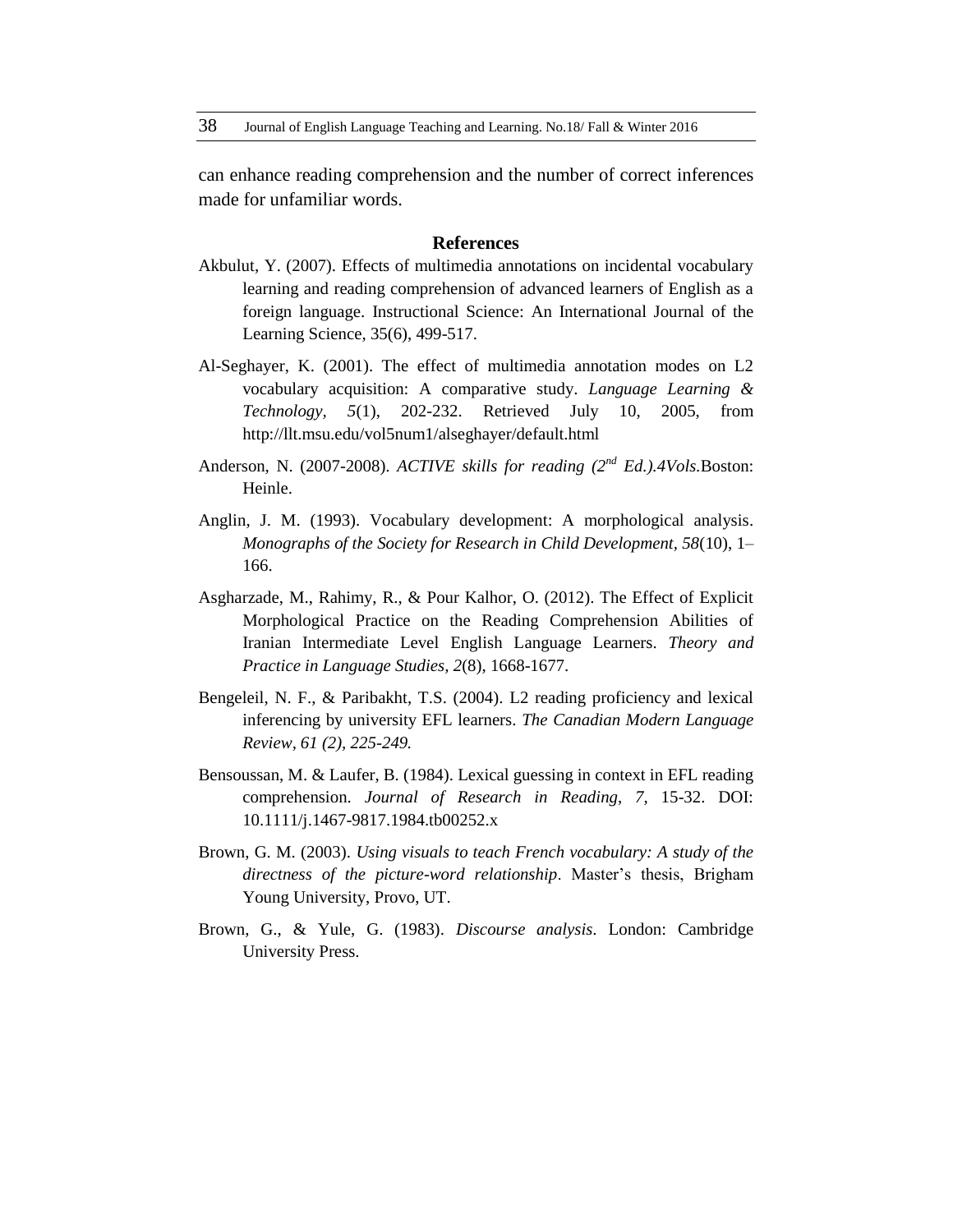The Comparative Impact of Pictorial Annotations and Morphological Instruction … 39

- Chang, C. M., Wagner, R. K., Muse, A., W.Y., B., & Chow, H. S. (2005). The role of morphological awareness in children's vocabulary acquisition in English. Applied Psycholinguistics, 26, 415–435.
- Chen, Z. (2006). The effects of multimedia annotations on L2 vocabulary immediate recall and reading comprehension: A comparative study of text-picture and audio-picture annotations under incidental and intentional learning conditions. *Graduate Theses and Dissertations. University of South Florida. Available from:* <http://scholarcommons.usf.edu/etd>
- Chern, C. (1993). Chinese students' word-solving strategies in reading in English. In T. Huckin, M. Haynes, & J. Coady (Eds.), *Second language reading and vocabulary learning* (pp. 67-82). Norwood, NJ: Ablex.
- Curinga, R. (2014). The effect of morphological awareness on reading comprehension: A study with adolescent Spanish-English emergent bilinguals.
- Faramarzi, S., Elekaei, A., & Koosha, M. (2014). On The Impact of Multimedia Glosses on Reading Comprehension, Vocabulary Gain and Vocabulary Retention. International Journal of Language Learning and Applied Linguistics World (IJLLALW), 6(4), 623-634.
- Folse, K., & Chien, Y. (2003). Using L2 research on multimedia annotations to evaluate CALL vocabulary materials. *Sunshine State TESOL Journal, 2*, 25-37.
- Hilmo, M. S. (2006).The Effect of Repeated Textual Encounters and Pictorial Glosses upon Acquiring Additional Word Senses. *Theses and Dissertations.* Paper 413.
- Huang, Wen-Chi. (2014). The Effects of Multimedia Annotation and Summary Writing on Taiwanese EFL Students' Reading Comprehension. The Reading Matrix, 14(1).
- Kanatlar, G. M., & Peker, G. B. (2009). Guessing-words-in-context strategies used by beginning and upper-intermediate level EFL students. *The International Journal of Learning, 16*(5), 435-444.
- Kirby, J.R., Deacon, S.H., Bowers, P.N., Izenberg, L., Wade-Woolley, L., & Parrila, R. (2012). Children's morphological awareness and reading ability, Reading and Writing, 25, 389- 410.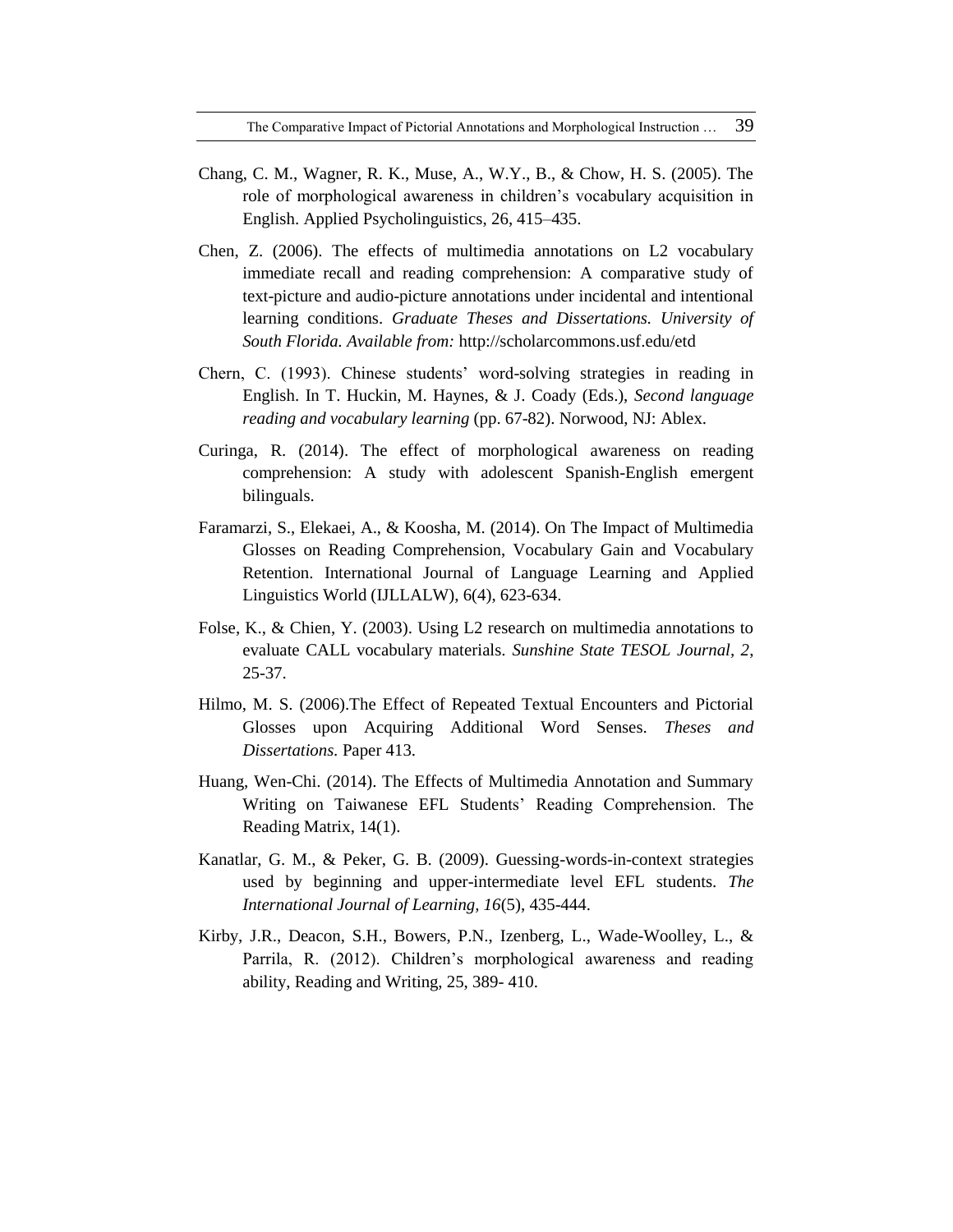- Kolahi, SH., Alikhademi, A., & Kehtari M. (2013). The Comparative Effect of Types of Contextual Clues on Iranian EFL Learners' Prediction of the Meaning of Unknown Vocabularies. American Journal of Educational Research, 1(8), 272-278.doi: 10.12691/education-1-8-1.
- Kost, C. R., Foss, P., & Lenzini, J. J. (1999). Textual and pictorial glosses: Effectiveness of incidental vocabulary growth when reading in a foreign language. *Foreign Language Annals, 32*(1), 89-113.
- Krashen, S. (1982). Principles and practice in second language acquisition.New York: Pergamon Press.
- Ku, Y.-M., & Anderson, R. C. (2003). Development of morphological awareness in Chinese and English. *Reading and Writing: An Interdisciplinary Journal, 16,* 399–422.
- Matsuoka, W., & Hirsh, D. (2010). Vocabulary learning through reading: Does an ELT course book provide good opportunities? *Reading in a Foreign Language, 22* (1), 56-70.
- Morin, R. (2003). Derivational morphological analysis as a strategy for vocabulary acquisition in Spanish. *The Modern Language Journal*, 87, 200-221.
- Nagy, W. E. (1988). *Teaching vocabulary to improve reading comprehension*. Retrieved July 8, 2011 from<http://www.eric.ed.gov/PDFS/ED298471.pdf>
- Nagy, W.E. & Anderson, R.C. (1984). How many words are there in printed English? *Reading Research Quarterly*, 19, 304-330.
- Nagy, W. E., Berninger, V.W., Abbott, R.C., Vaughan, K., & Vermeulen, K. (2003).Relationship of morphology and other language skills to literacy skills in at-risk second grade readers and at-risk fourth-grade writers. *Journal of Educational Psychology, 95,*730-742.
- Nassaji, H. (2006). The relationship between depth of vocabulary knowledge and L2 learners' lexical inferencing strategy use and success. *The Modern Language Journal, 90,* 387-401.
- Nation, K., & Snowling, M. J. (2000). Factors influencing syntactic awareness skills in normal readers and poor comprehends. Applied Psycholinguistics, 21, 229–241.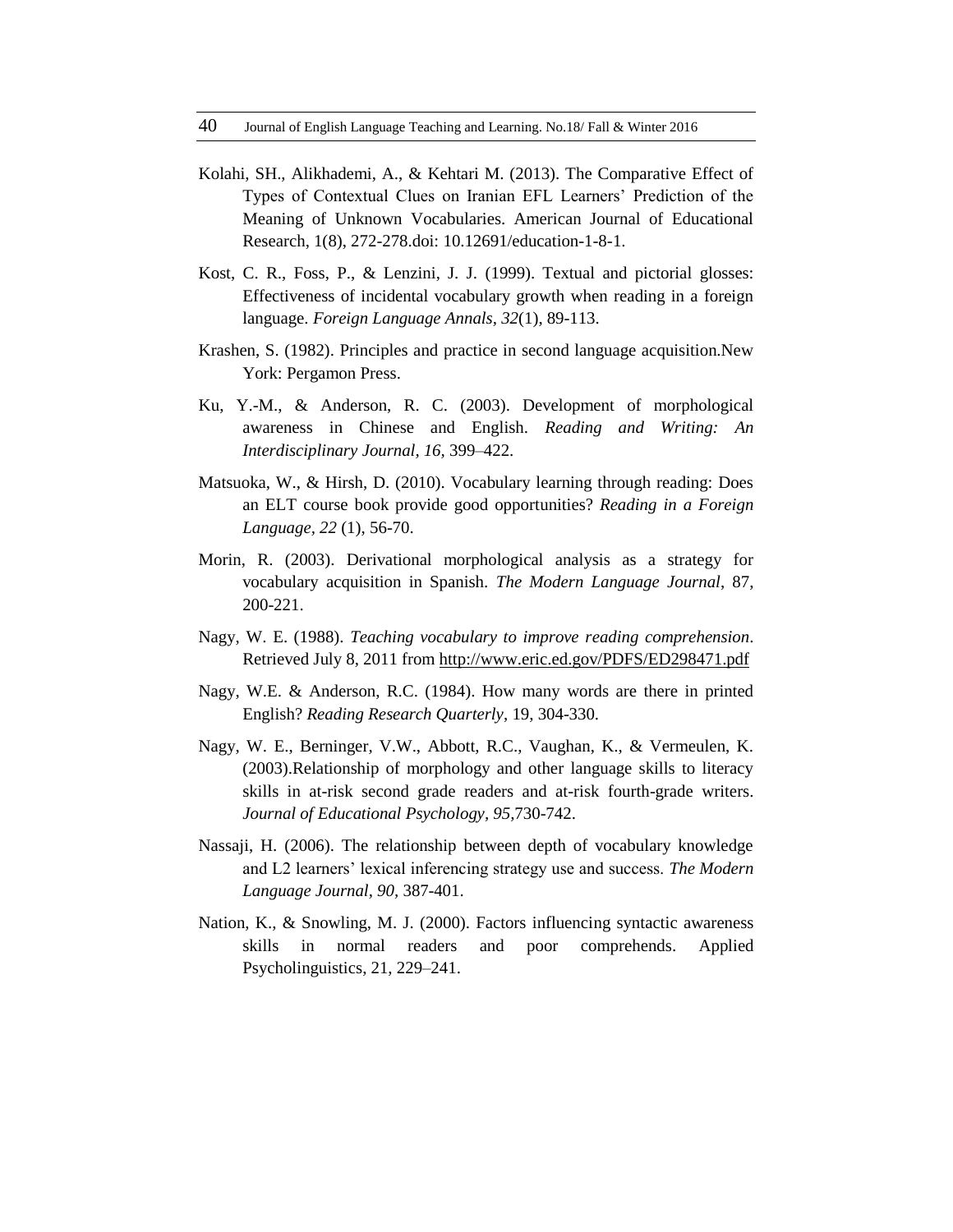The Comparative Impact of Pictorial Annotations and Morphological Instruction ... 41

- Oxford, R., & Crookall, D. (1990). Vocabulary learning: A critical analysis of techniques. *TESL Canada Journal, 7*(2), 9-30.
- Park, J. M. (2000). *A collage of culture and vocabulary: Integrating the teaching of culture using visuals with the teaching of vocabulary in the beginning French classroom*. Master's thesis, Brigham Young University, Provo, UT.
- Richards, J. C. (2001). *Curriculum development in language teaching*. Ernst Klett Sprachen.
- Rott, S. (1999). The effect of exposure frequency on intermediate language learners' incidental vocabulary acquisition and retention through reading. Studies in Second Language Acquisition, 21, 589– 619.
- Sakar, A, & Ercetin, G. (2005) Effectiveness of Hypermedia Annotations for Foreign Language Reading. Journal of Computer Assisted Learning, 21, 28-38.
- Schiff, R., & Calif, S. (2007). Role of phonological and morphological awareness in L2 oral word reading. *Language Learning, 57*(2), 271–298.
- Schmitt, N. (2004). Teaching and learning vocabulary. In J. C. Richards (Ed.), *Vocabulary in language teaching* (pp. 142-162). USA: Cambridge University Press.
- Singson, M., Mahony, D., & Mann, V. (2000). The relation between reading ability and morphological skills: evidence from derivational suffixes. *Reading and Writing: An Interdisciplinary Journal*, 21, 219- 252.
- Sritulanon, A. (2013). *The Effects of Morphological Instruction on Reading Abilities of Low Proficiency Adult EFL Learners at a University in Thailand.* Panyapiwat Institute of Management
- Underwood, J.( 1989). HyperCard and interactive video. CALICO Journal. 6 (3), 7-20.
- Walters, J. (2004). Teaching the use of context to infer meaning: A longitudinal survey of L1 and L2 vocabulary research. *Language Teaching Journal*, *37*(4), 243-252.
- White, T.G., Power, M.A. & White, S. (1989). Morphological analysis: Implications for teaching and understanding vocabulary growth. *Reading Research Quarterly,* 24, 283–304.